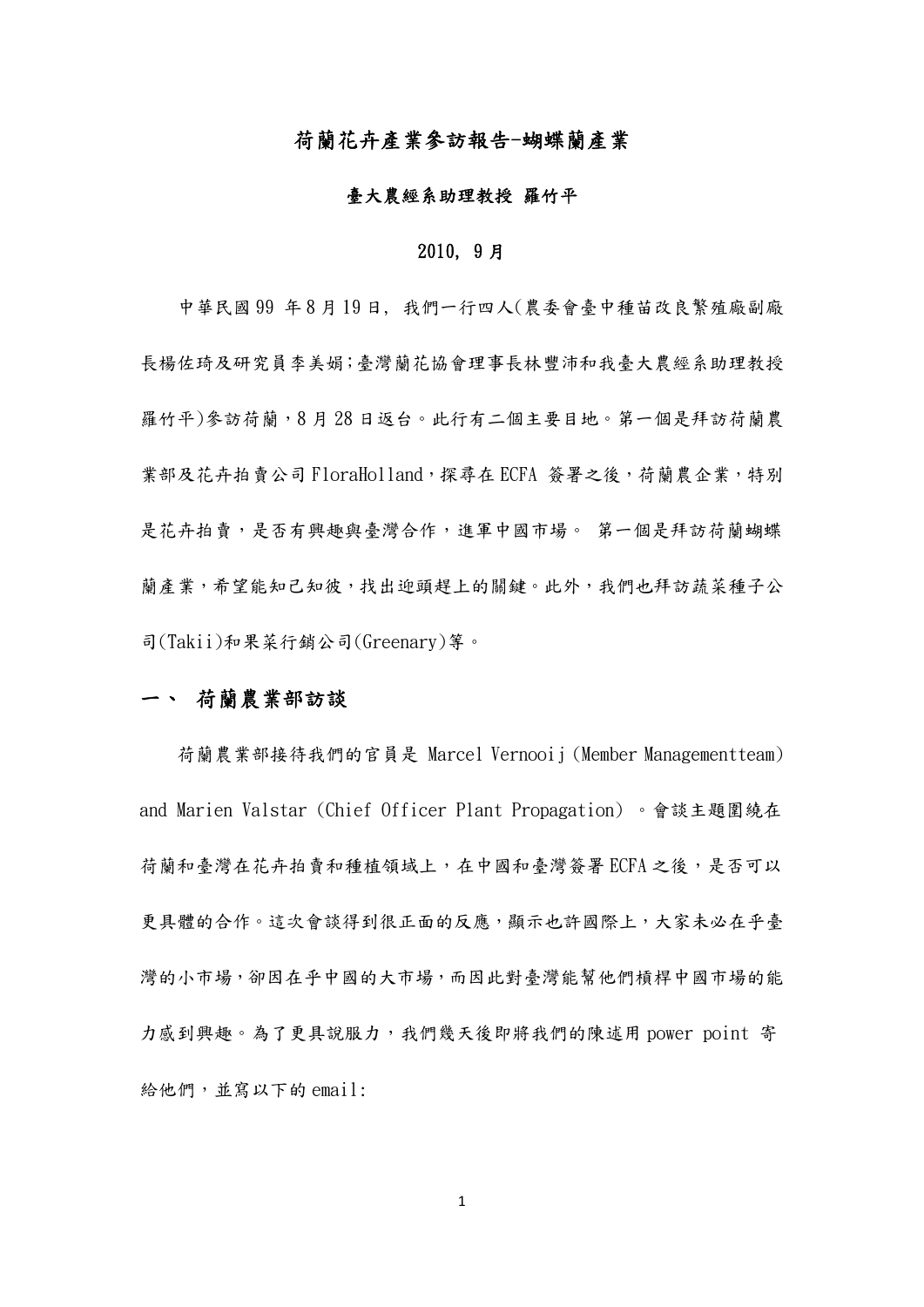Dear Roel and Marcel:

It's a great honor for us to visit your world-renowned FloraHolland. Your cordiality makes us feel that people here are just as pleasant as the beautiful environment. We find great pleasure in talking with you. One of the keynotes for our visit is about how Taiwan and Netherlands can cooperate in the floral industry and work together to open up the great China market. My preliminary explanation is for review as attached power point.

 As you know, ASEAN plus 6 (i.e., China, Japan, Korean, India, New Zealand, and Australia,) will become the largest free trade bloc in the world soon. China is the second largest economy and Japan is the third largest economy, while German is the fourth largest economy in the world. Considering that about half of Netherlands agricultural products are exported to German, China plus the ASEAN will definitely become major consumers of Netherlands agricultural and floral products. At present, Asia is one of the major bases of flower producers. It is foreseeable that it will become a major flower consumer in the future, if not the largest in the world. However, an integrated flower trade market between the producers and the consumers has not existed in this economic bloc yet. I think Taiwan and Netherlands can cooperate in two aspects:

1. Invite FloraHolland to set up an Asia-Pacific Flower Auction Center in Taiwan.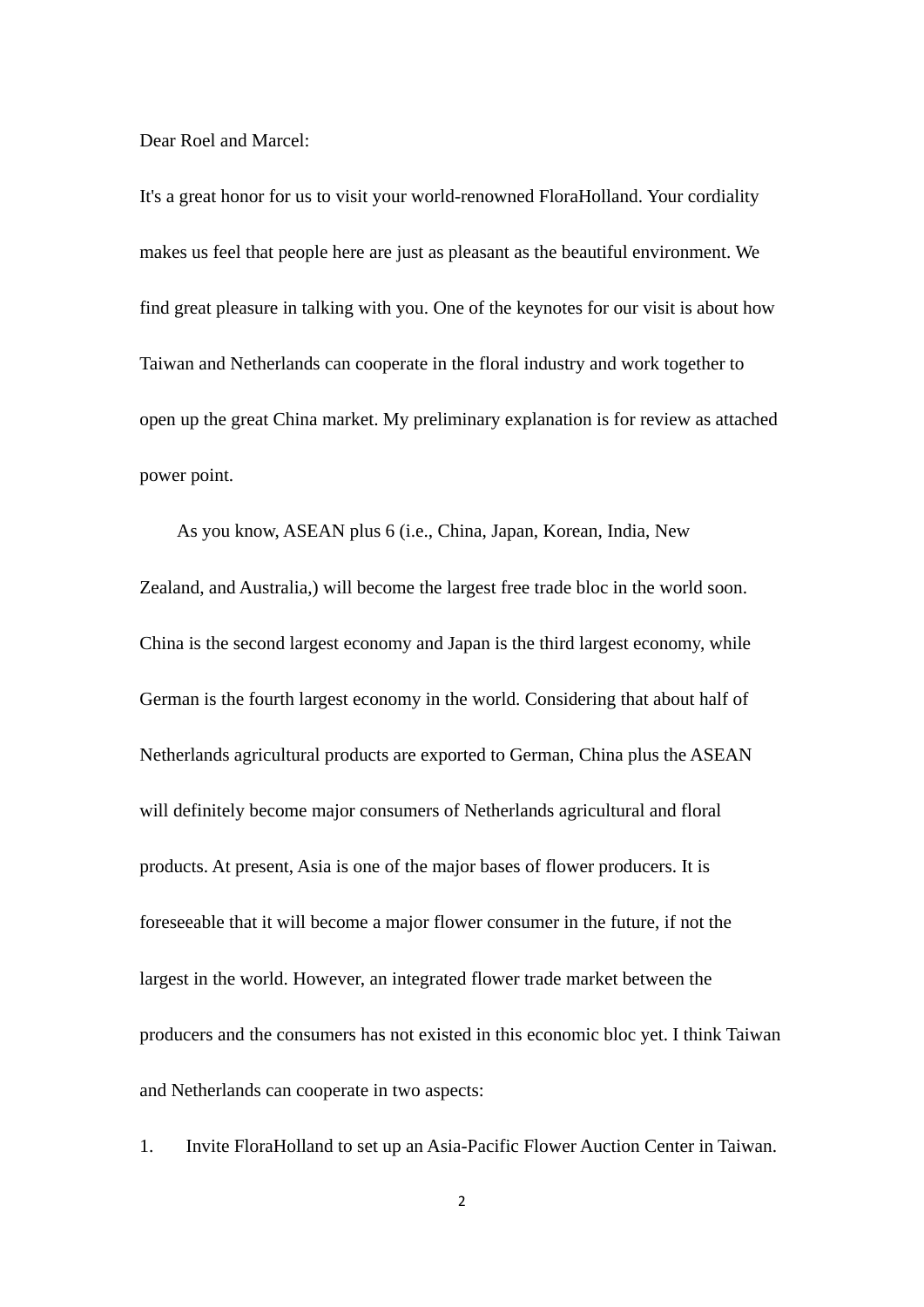We will fully support you with any necessary improvement in both physical infrastructure (e. g., cold storage, transportation) and legal infrastructure (e.g., tax, plant variety right, ownership). Then, FloraHolland has two flower auction markets, one is in the West and the other is in the East. The two auction markets are highly complement and in healthy competition.

2. Taiwan and Netherlands are about equal in area. However, about half of Taiwan's farm lands are in fallow. To adequately supply the Asia-Pacific Flower Auction Center with varieties of flowers, Taiwan can import from Netherlands great amount of seeds, bulbs and technologies. Such joint production either by international outsourcing or FDI benefits both Taiwan and Netherlands, while Netherlands should benefit more because you are on the upper level of the value-added ladder in the flower industry.

 China has established more than ten Taiwan Agricultural Enterprise Parks to lay the butter on Taiwanese farmers with which China provides exclusively Taiwanese farmers with many advantages and protections that other countries would not possibly receive. For example, Taiwan's Plant variety and Plant Seed Act is based on the 1991 version UPOV system while that of China is 1978 version, and the latter only protects the published varieties. After signed the ECFA (i.e., free trade agreement) with China, we are making great progress in harmonizing the disputes between the two versions of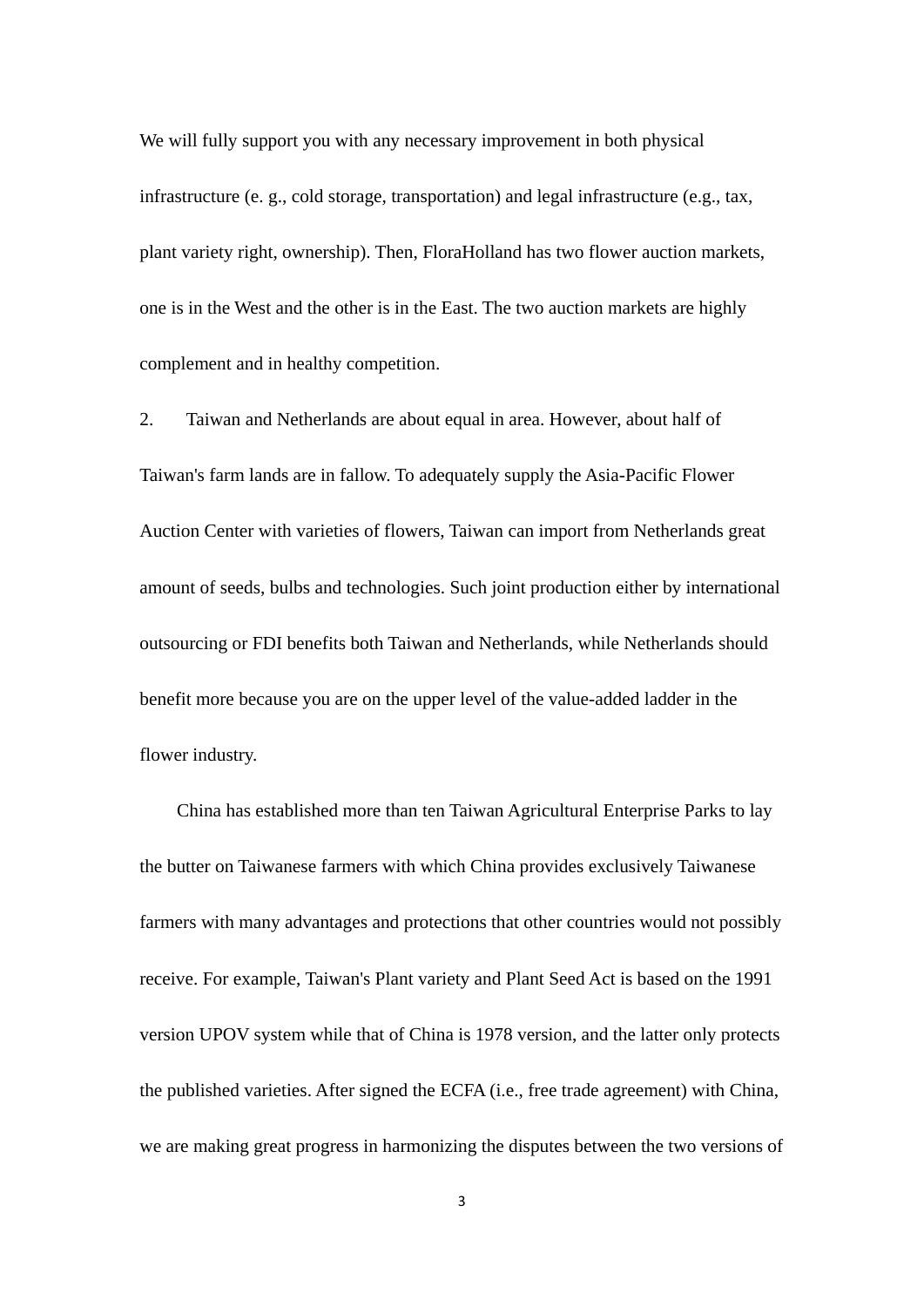plant variety rights and protection.

 The most important of all, the products from these parks can supply for China's domestic market. I believe that with Netherlands' outstanding technologies and breeds, the joint production and marketing with Taiwan in China will lead to great success. Taiwan will help reduce the political risks, cultural conflicts, language barriers, and information costs while Netherlands develops the China market.

Best,

Chu-Ping Lo

25 August 2010

回國後,得到對方禮貌性的回覆如下:

Dear Professor Chu-Ping Lo,

Thank you very much for your e-mail, in which you reconfirm the interest in Taiwan for cooperation with Dutch stakeholders in horticulture. Myself and our representation for Taiwan, namely Mr Gert Stiekema and Ms Cindy Hsiung, have taken good note of your remarks and suggestions. In our cooperation with Taiwan horticulture is a key priority also for the next years. In this respect I am also planning to visit Taiwan myself on the occasion of the Expo.

 We will furthermore continue to communicate to Dutch companies, including Flora Holland, that they should look into possibilities for strenghtening ties with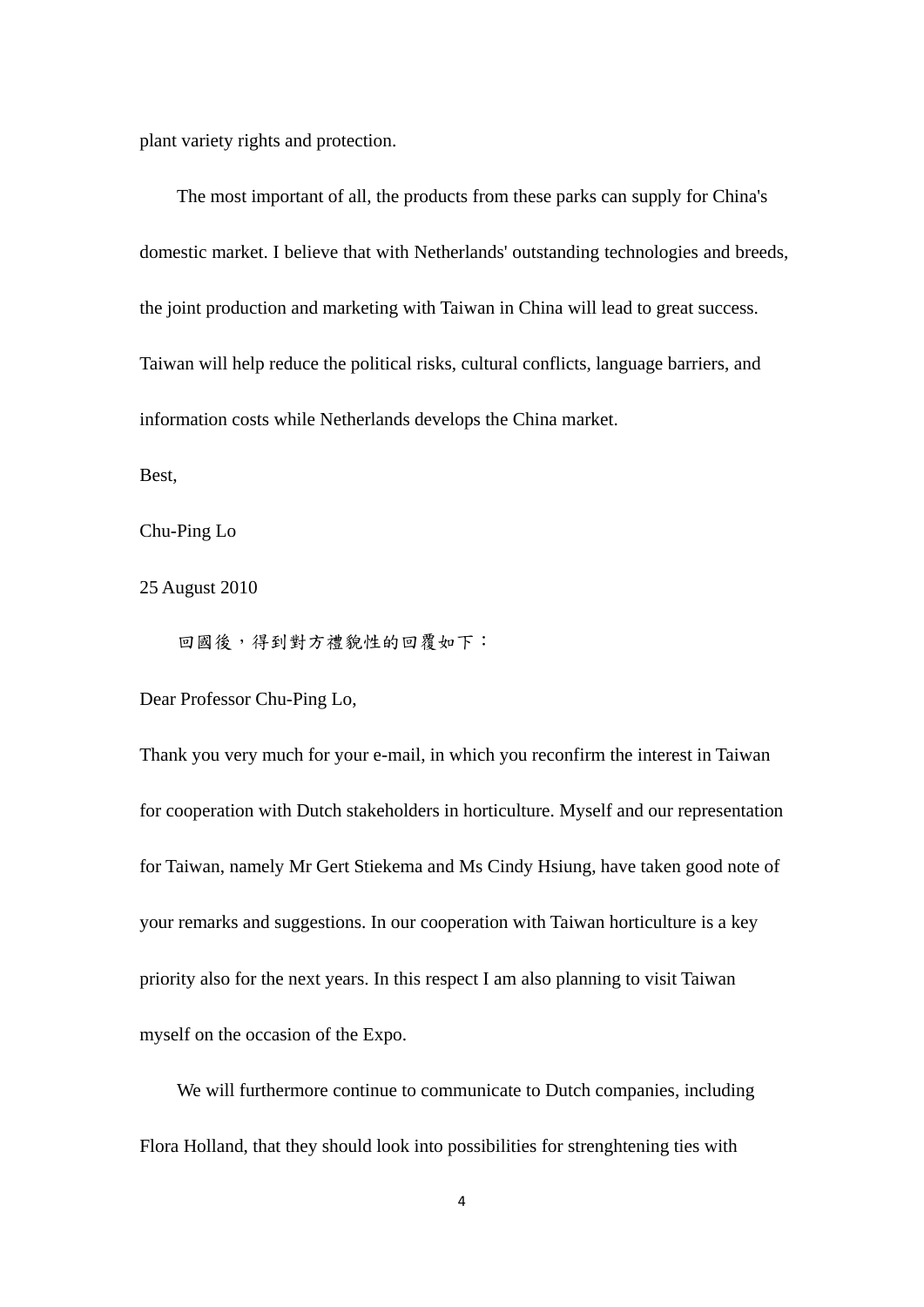Taiwanese counterparts, though of course it is finally not up to us as a government to take business decisions on their behalf.

Kind regards,

Marcel Vernooij

Manager for Agribusiness and Plant sector

Department of Agriculture, Fisheries and Agribusiness

Ministry of Agriculture, Nature and Food Quality

The Hague, The Netherlands

Tuesday, August 31, 2010 10:37 PM

# 二、 FloraHolland 參訪

我們除了參觀花卉拍賣市場的運作,也與 FloaHolland 的二位中階主管會 談:Crristo ven der Meer (Advisor) and Roel van der Zwet (International Accountmanager).

1. 花卉拍賣市場的運作

FloraHolland 是市場領導者也是最重要的國際花卉拍賣中心;共有六個花 卉植物拍賣場:Aalsmeer 、Naaldwijk 、Rijnsburg 、Venlo、 Bleiswijk 、 Eelde。FloraHolland。這家公司有二大通路:第一個是其已很成熟成功的拍賣 市場;另一個是 FloraHolland Connect 提供直接議價交易的仲介服務。 FloraHolland 的最重要特色和競爭力所在是,它能提供世界各地買主少量多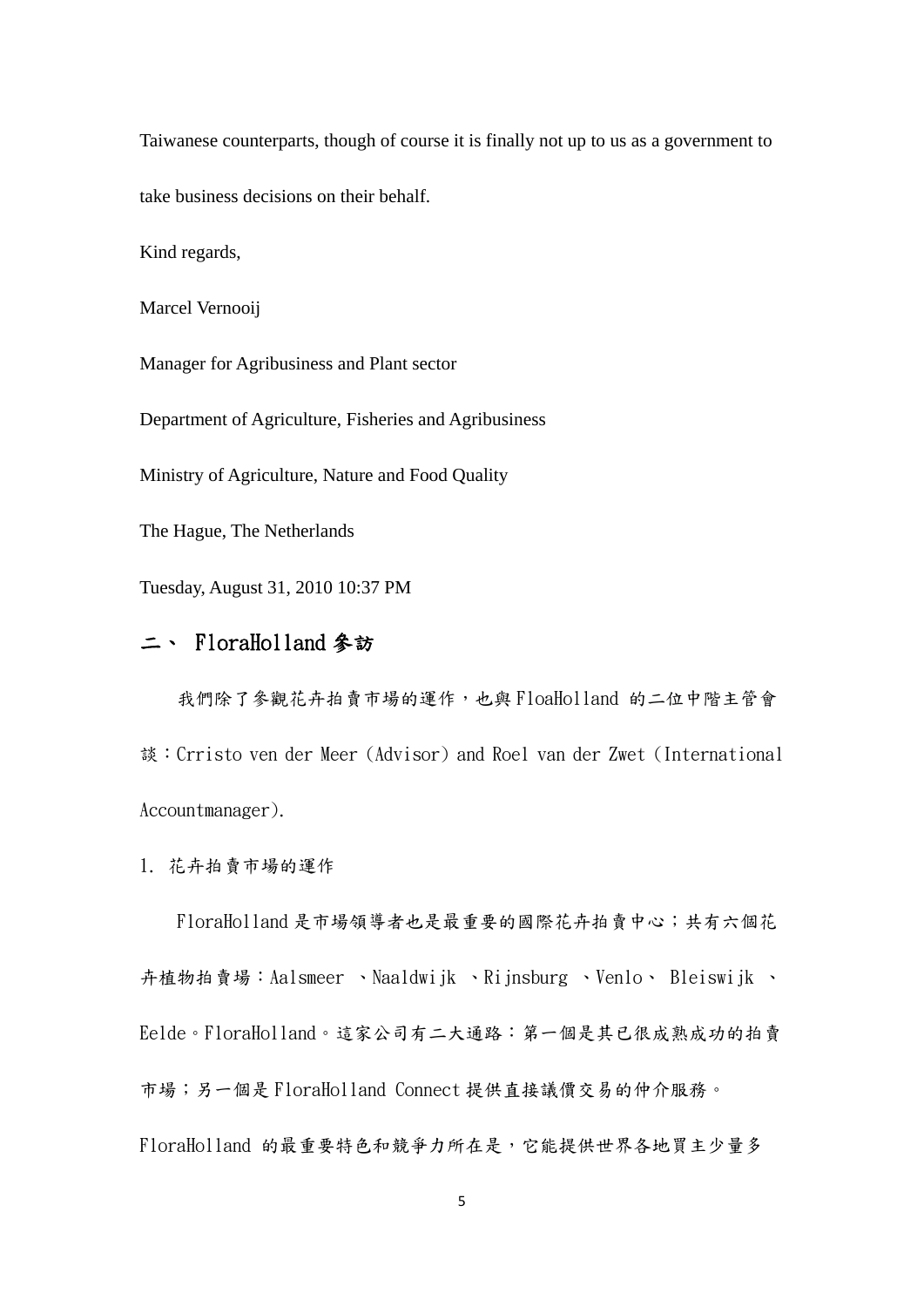樣、一次購足、品質保證的服務。目前,鮮花約9成是經過拍賣場拍賣出去,但 盆花由於沒有保存的急迫性,只約5成是由拍賣場拍賣出去,另外5成是由直接 議價的方式出售。FloraHolland 也曾經經營蔬果拍賣業務一段時間,後來放棄, 以後也不能再涉及蔬果拍賣。主要的原因是,跟花卉需求不同,蔬果的需求的多 樣性沒那麼大。對這種單一品項需求量很大的產品,大的進出口商、貿易商可能 更有競爭力,因為它們可以直接把蔬果從產地拉到市場,不必先集散於拍賣中 心。因此,FloraHolland 可見的將來也不會承做蔬果拍賣業務。此外, FloraHolland 也有一個很大的進口部門,進口外國非會員花農的產品,以充實 其關鍵競爭力-多樣性。換句話說,在 FloraHolland 交易花卉及植物可透過多種 方式,除最眾所皆知的是拍賣鐘,他們還有三個關鍵的部門;分述如下:

#### FloraHolland Connect

拍賣在價格、數量、和拍賣時間上有其不確定性,而有些買家希望能確保花 卉的出貨時間與數量的穩定。而花農更希望在拍賣鐘開拍前,就把產品用好的價 錢一早議價賣出去,剩下來的才送交拍賣市場。這是因為 FloraHolland 的拍賣 服務費比仲介服務費高多了。因此,FloraHolland 成立 Connect 這個部門,一 網打盡各式需求:利用他們強大完整的種植者和買家資料庫,及其無與匹敵花卉 運送、品保機制,除了拍賣,還做起仲介生意,幫助種植者和買家之間交易,讓 他們對於價格、數量、到達時間和郵遞方法的協議,提供專業服務支援。

除了賣花,FloraHolland 好像也做房地產。他們在拍賣中心旁建了許多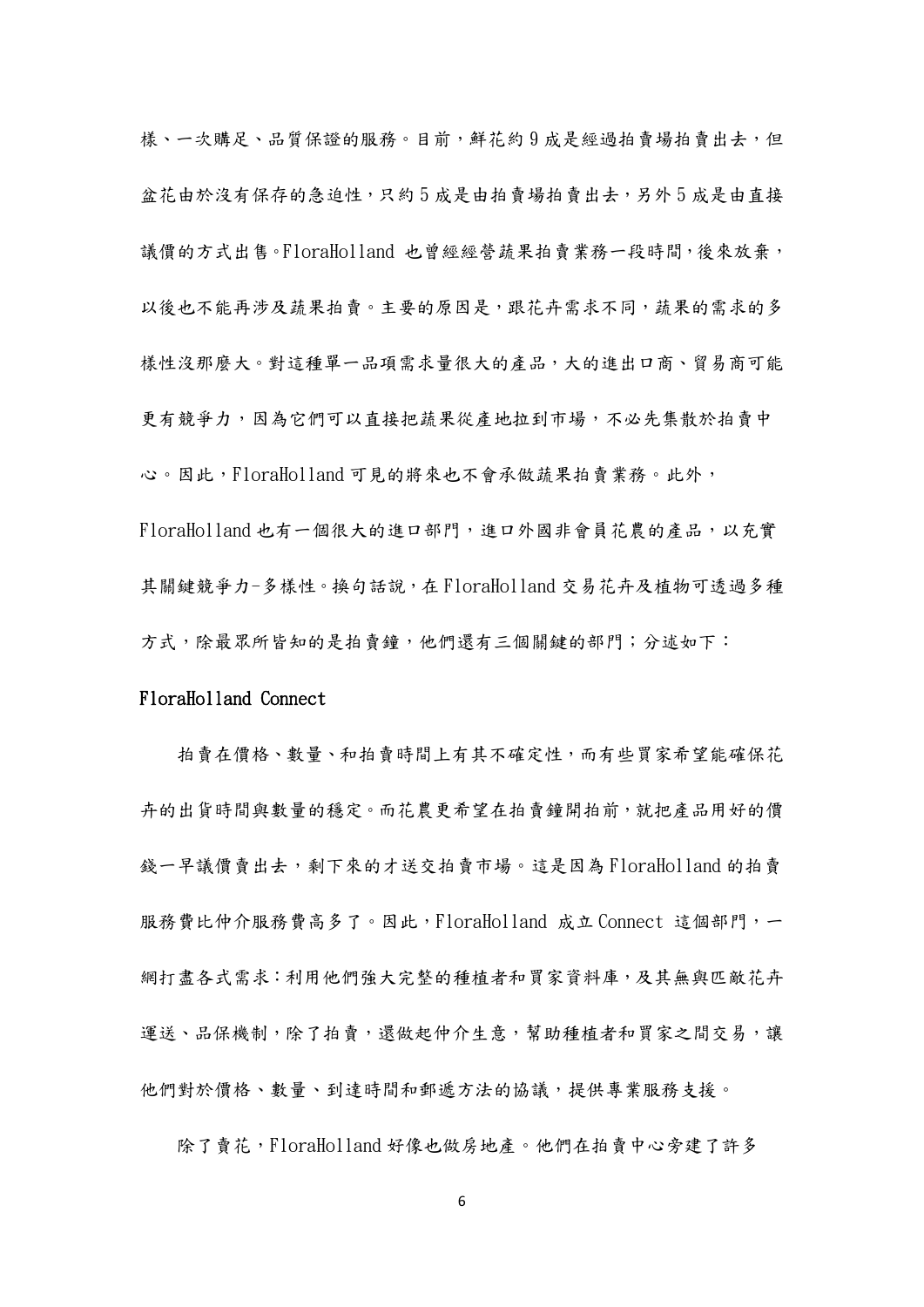logistic 辦公室,用賣而非租的賣給各地買賣客戶。各地買賣客戶則在此 logistic 辦公室進行議價、拍賣準備、包裝、進出貨等活動。

#### 進口部門

為了鞏固 FloraHolland 花卉植物交易中心的地位,FloraHolland 成立專 門的進口部門,從不同國家,像是肯亞、依索比亞、以色列、和南非等,進口花 卉植物。各地買家因此可以有非常寬廣的品種選擇。

### 品質中心(Product Quality Knowledge Center)

品質是 FloraHolland 的第一優先! 花卉的外觀在 FloraHolland 只是起碼的 指標。為了監視品質,他們的專家每周在 Alsmeer 、Naaldwijk 、Rijnsburg 的測試中心測試大量的已存在的品種和新品種。

FloraHolland 是一合作社,約有會員 6000名 (會員必需是花卉種植者), 所以 FloraHolland 的實際擁有者是荷蘭所有花農,而非經銷商、出口商或農會 之類的。他們一起選擇董事會及決定政策;雇用專業經理人執行政策和管理,雇 用專業經理人可分享利潤但不分享經營權。所有花農股東承諾透過

FloraHolland 賣出他們所有的花卉及植物。有超過一百年的歷史可以證明這個 組織能穩定的運作,及良好的定價過程。這種農企業組織架構,不僅見於花卉拍 賣的 FloraHolland,也見於荷蘭疏果行銷公司的 Greenary; 也見於紐西蘭奇異 果的 Zespri。臺灣如果真要扶植農企業,應該參考這種合作社的實際擁有經營 權的農民而非農會和販運商的組織架構。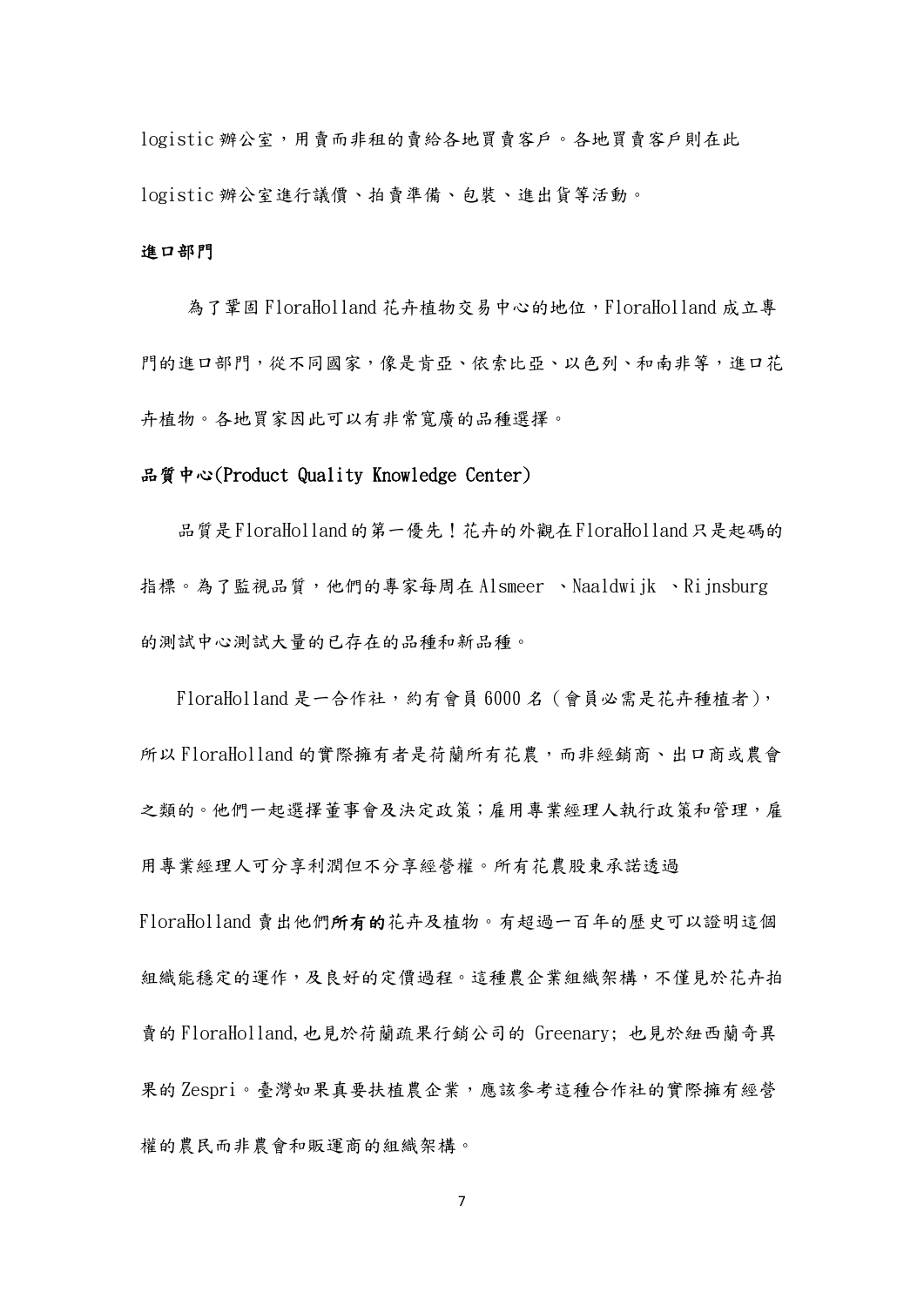| FloraHolland 的基本數據 |         |
|--------------------|---------|
| 位置                 | 6 處     |
| 拍賣室                | 13間     |
| 拍賣鐘                | 40 座    |
| 會員人數               | 4500 名  |
| Per year           |         |
| 營業額                | 40 億歐元  |
| 花卉及植物數量            | 120 億單位 |
| Per day            |         |
| 營業額                | 1.6億歐元  |
| 花卉及植物數量            | 4.8億單位  |

2. 亞太花卉拍賣市場在臺灣?

我們之後拜訪 FloaHolland 的二位中階主管:Crristo ven der Meer (Advisor) and Roel van der Zwet (International Accountmanager), 他們告 訴我們一個對臺灣非常正面的訊息,及 FloaHolland 剛終止與昆明花卉拍賣中心 的合作,打算讓他們"breed to death"。我們因此趁勢與討論荷蘭和臺灣在 花卉拍賣上,在中國和臺灣簽署 ECFA 之後,是否可以更具體的合作:如 FloaHolland 跟臺灣 joint venture,在臺灣成立亞太花卉拍賣中心。同樣地,得 到非常正面的反應。 他們叫我們把相關 power point 寄給他們,他們好轉呈上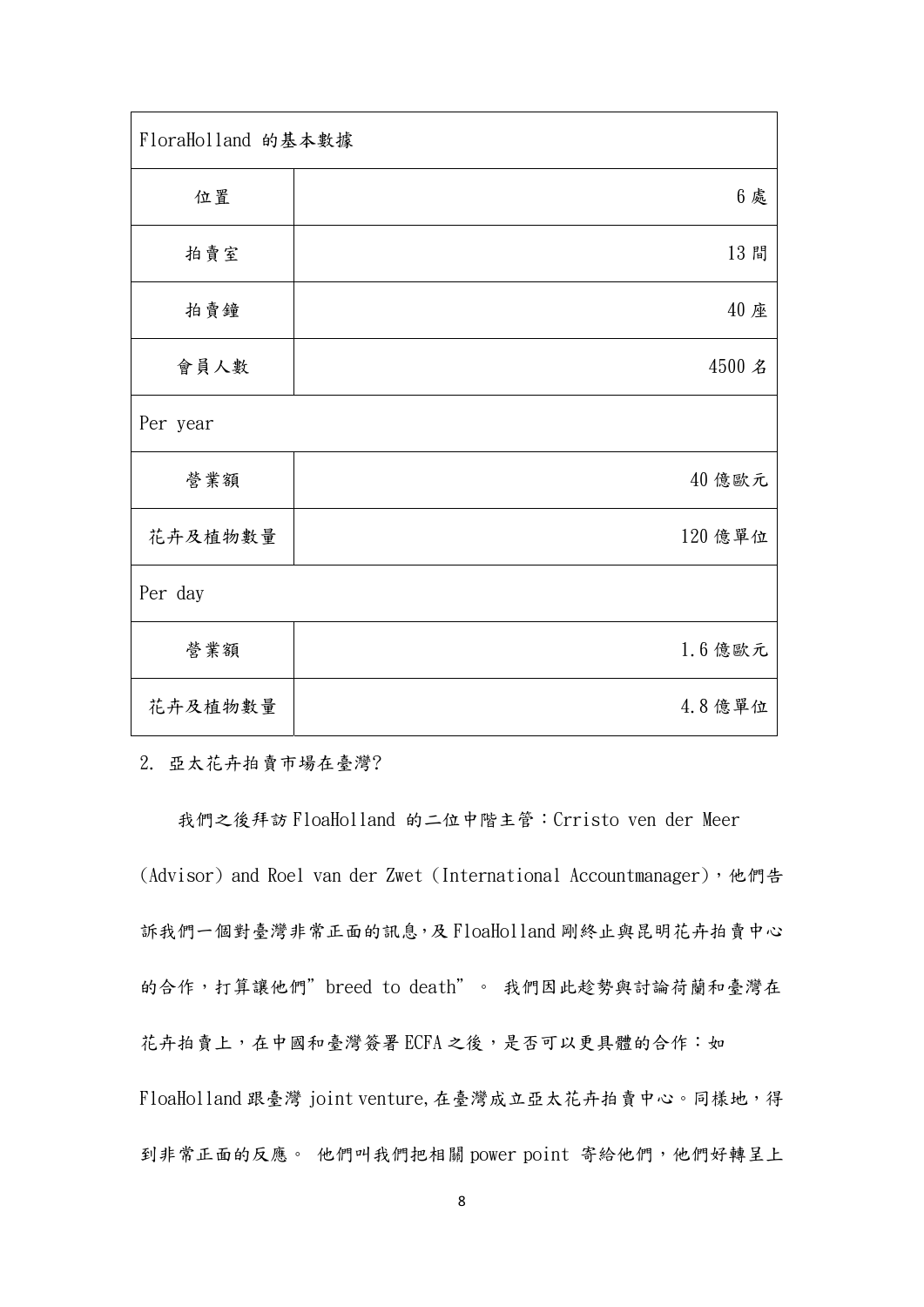級決定。我回到旅館後寄給他們,他們即刻回信如下:

Dear Chu-Ping,

It was an honour having you in our facility in Rijnsburg this week. Your goals and intentions appear very interesting to us and I have forwarded this to our management to have this discussed in their next meeting.

Once they have discussed this topic, we will come back to you with further

possible steps. Thanks a lot.

Kind regards,

Roel van der Zwet

International Account Manager

FloraHolland. 25 augustus 2010.

## 三、 對亞太花卉拍賣中心的建議

 臺灣是否有條件成為亞太花卉拍賣中心,還未經專業的評估。所以,也不確 定跟其他城市比起來,臺灣的優缺點是甚麼,也當然不知道如何去截長補短,也 不明白在盡力截長補短之後的臺灣,是否還是存在先天的限制!不過,因為 FloraHolland 與昆明花卉拍賣的合作顯然不愉快,FloraHolland 剛終止與昆明 花卉拍賣的合約,並打算讓他們 breed to death! 這是臺灣天賜的機會,臺灣 應先進行專業的評估:看自己是否可以在軟硬體的基礎建設上充分配合,譬如在 機場冷凍倉儲、稅率、品種保護、生產腹地、股權等。加上 ECFA 的優勢,臺灣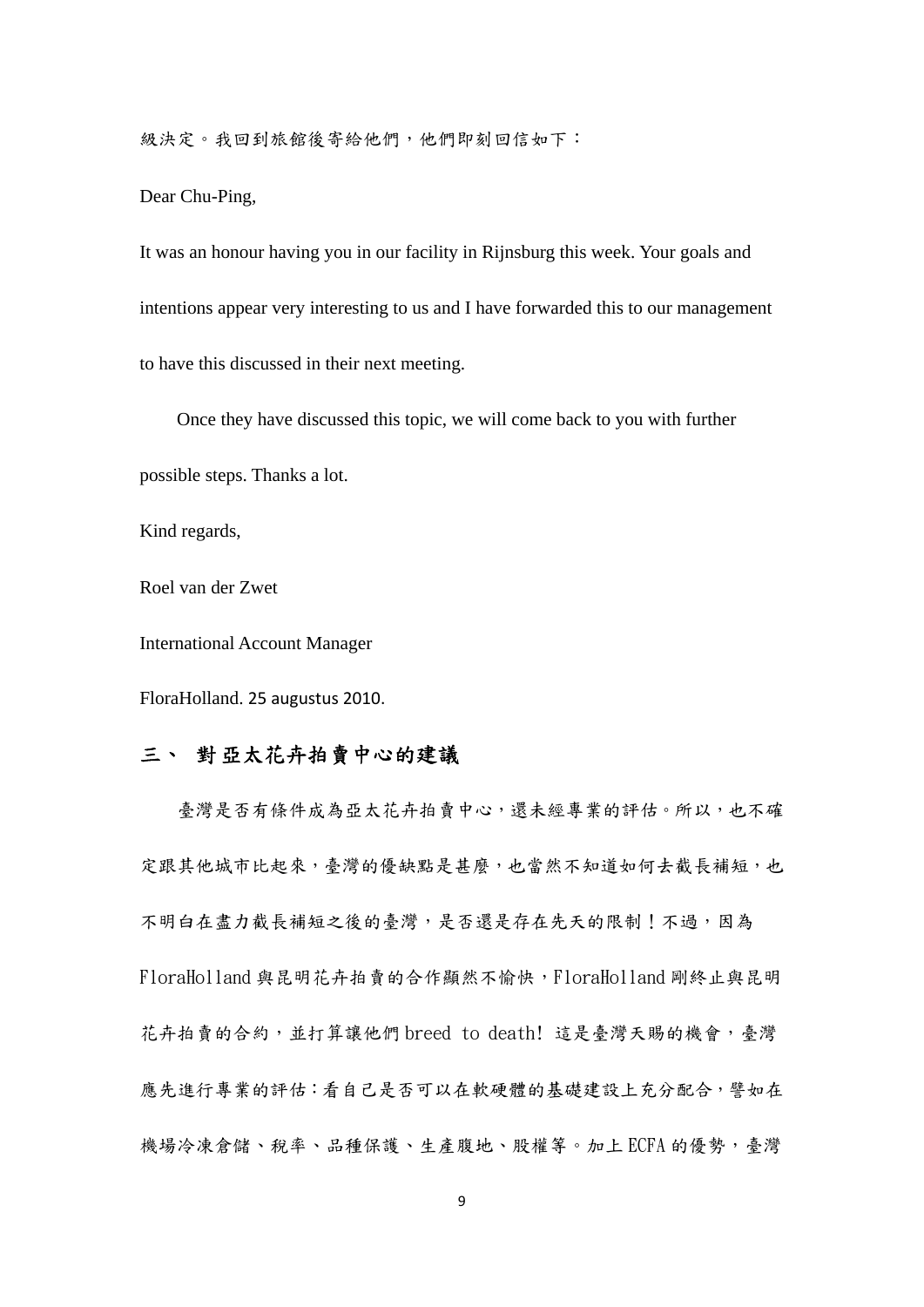對 FloraHolland 應有其吸引力。

## 四、 台灣蝴蝶蘭產業

台灣的蘭花產業在國際上具有舉足 輕重的地位,根據中華民國財 政部關稅總局(2008)統計,2008年蘭花出口總值達到22.7億台幣,其中 蝴蝶蘭的出口值達 16.4 億台幣佔蘭花出口值 74% (如圖 1),為台灣農業中最 具競爭力之產業。 近年來蝴蝶蘭植株與瓶苗總產值不斷的攀升看似一片榮景 (如圖 2)、但深入的探討後發現市占率呈現下降的趨勢,主要的原因是荷蘭也 開始搶食蝴蝶蘭產業這塊大餅,自 2001 年起,蝴蝶蘭躍升為荷蘭拍賣市場盆花 類營業額的第一名,2001 到 2006 年僅僅 5 年,台灣蝴蝶蘭產量(株數)市占率 由 48.9%跌破兩成,反觀荷蘭卻由 2.2%遽升至 51.5%,如今每 2 株蘭花就有 1 株 來自荷蘭,這造成國內蘭業相當大的隱憂。並且根據荷蘭農業局統計資料,去年 底全荷蘭蝴蝶蘭栽培面積為七十五公頃,這不到台灣蝴蝶蘭溫室栽培面積的二分 之一,但植株產量將近台灣兩倍,獲利是台灣的三倍以上(經濟部,2009)。

台灣土地面積約 3.6 萬平方公里,其中農地約占 0.88 萬平方公里,占總面積 約 24%。而荷蘭國土總面積 4.1 萬平方公里,但因 25%陸地面積低於海平面,其 陸地面積 3.1萬平方公里,與台灣相當,然而其農地占總陸地面積約 63%約占 1.95 萬平方公里,尤其農業用地所占比重可看出荷蘭為一農業大國。根據,財團法人 國土規劃及不動產資訊中心的計算台灣農地每公頃約 1,000 萬台幣,而荷蘭農地 價格一公頃約 800,000 歐元,換算後相當於每公頃 3360 萬台幣,可看出荷蘭農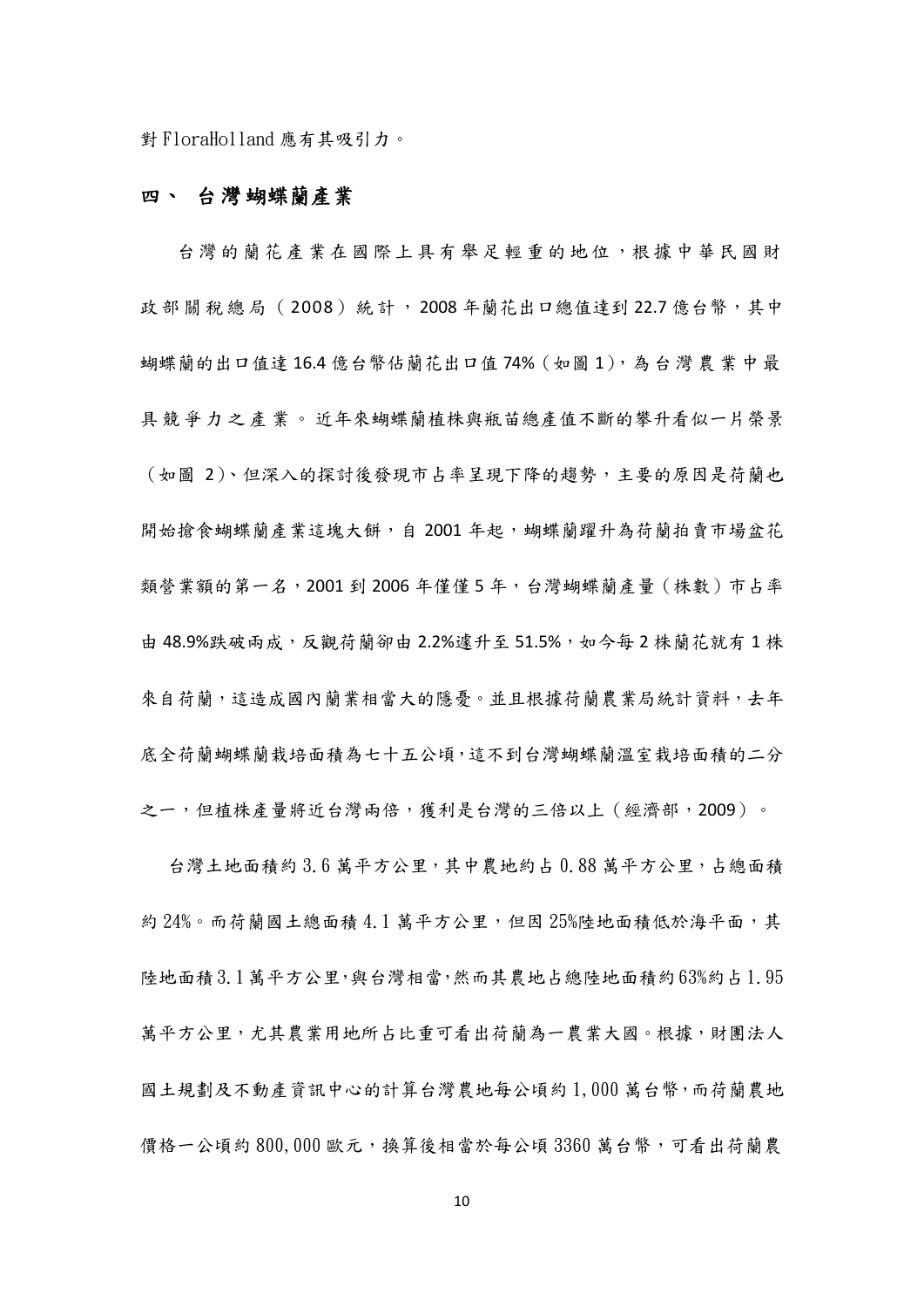地的價格是台灣農地價格的約 3 倍。另一方面,荷蘭蘭園付的最低工資是 15 歐 元,換算後相當於每小時 630 元台幣,約是台灣人工的 6 倍。荷蘭溫室造價每坪 約為 48000 元台幣,約是台灣溫室造價的 4 倍。儘管台灣在成本上有巨大的優勢, 但在經濟規模和品質管理上的劣勢,使得台灣蝴蝶蘭苗並沒有多大價格優勢。這 使得台灣的市占率,面對強敵荷蘭的競爭,節節下降,難道是台灣的蘭花種苗品 質不如人?的確如此,雖然台灣的蘭花屢屢在國際蘭展上獲獎,但是台灣的蘭花 種苗業者多以小農為主,在生產規模以及溫室設備上完全比不上荷蘭,所以台灣 花農無法大量的提供品質穩定的貨源。

目前台灣蝴蝶蘭的兩個最大出口國分別為美國和日本,且集中度相當的高 (如圖 3)。而台灣蘭花之所以可以獨霸美國市場是因為,全世界只有台灣的蘭 花可以攜帶介質進入美國,如此一來別國的蘭苗進入美國後的品質、育成率皆不 如台灣,但是這種政策上的保護能維持多久是很難說的。台灣的蘭花第二大出口 國日本,是東亞最大的花卉消費地,當然荷蘭也想進入日本市場,目前台灣還因 為地理位子對日本出口享有比荷蘭低的運輸成本而享有優勢,但是對於品質要求 相當高的日本,未來也可能會因為荷蘭的競爭而減少對台灣蘭花種苗的需求。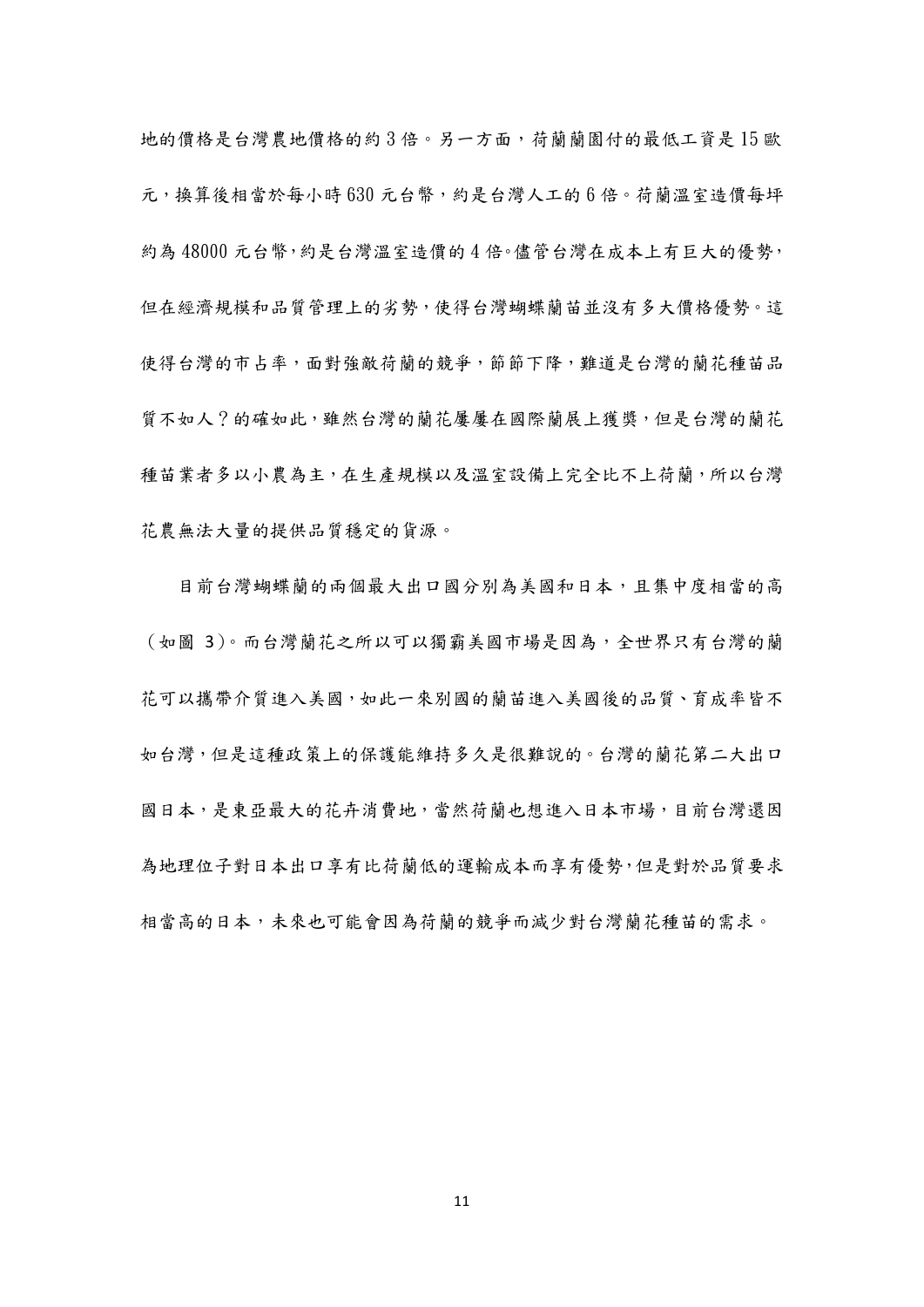

圖 1 台灣 2008 年蝴蝶蘭出口佔蘭花出口比例

資料來源:整理自財政部關稅總局資料,2008。



圖 2 台灣 1999 年 至 2008 年蝴蝶蘭與蝴蝶蘭苗之總產值變化 資料來源:整理自財政部關稅總局資料,2008。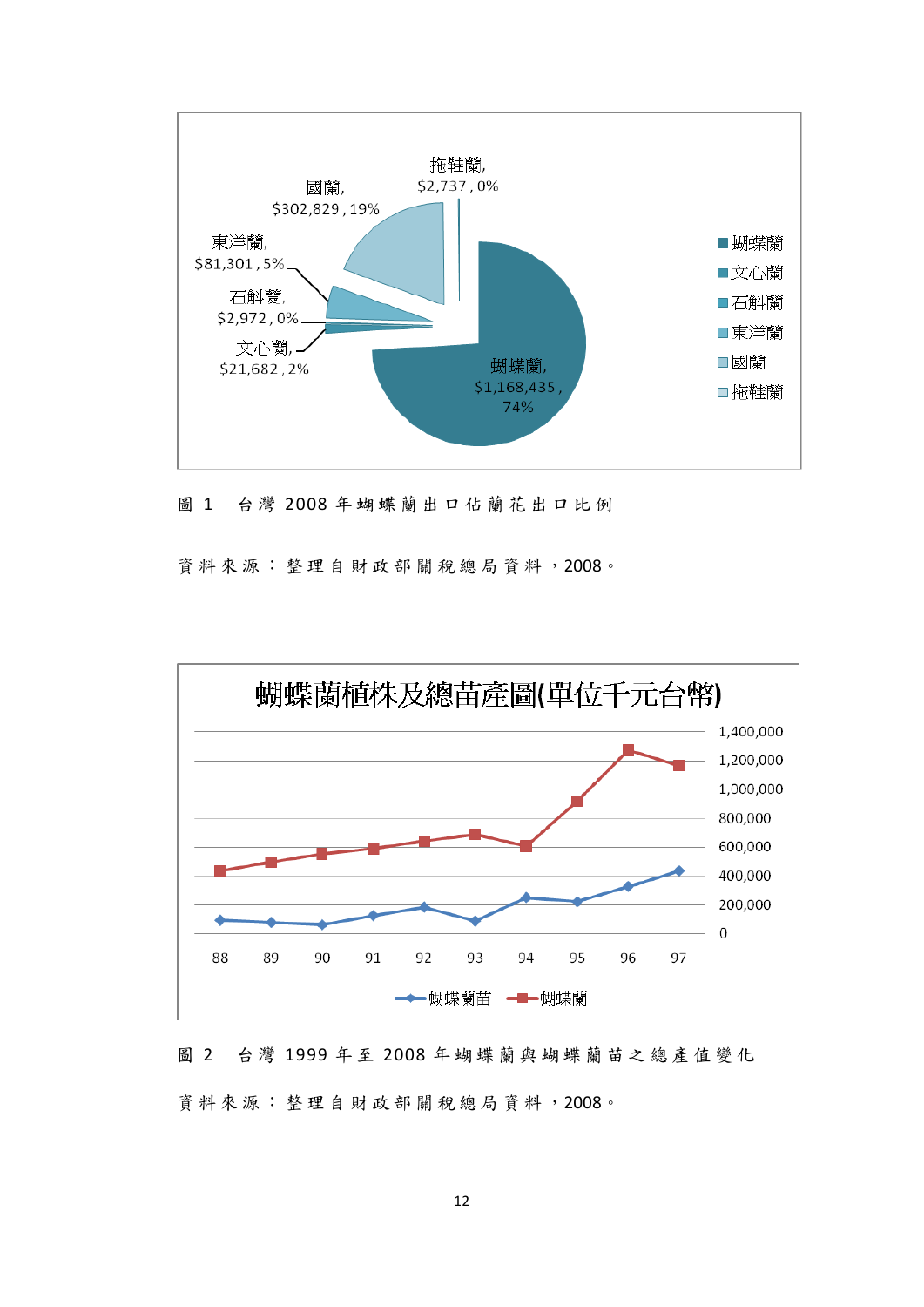

圖 3 台灣 2009 年蝴蝶蘭出口值前十名的國家所佔的比例

資料來源:整 理自財政部關稅總局資料,2008。

# 五、 荷蘭蝴蝶蘭產業

1. Opti-Flor

| 營業額            | 17百萬歐元       |
|----------------|--------------|
| 溫室面積           | 5.5 公頃       |
| 雇用人數           | 約80人         |
| 能源成本佔總成本       | 15%          |
| 勞工成本佔總成本       | 25%          |
| 蘭苗成本佔總成本       | 30%          |
| 溫室建造成本 (每平方公尺) | 350 歐元       |
| 土地購置(每平方公尺)    | 80 歐元        |
| 蘭苗購置(每平方公尺)    | $80x1.15=92$ |
| 雙梗率            | 80%          |

Opti-Flor 是一個成立才 10 年的專業植栽蘭園,但已躍居蝴蝶蘭業的佼佼 者。Opti-flor 每年向專業育種蘭園購買 3.5 百萬株小苗(young plants),前 後共計有 200 多種品種。他們不購買瓶苗或大苗,只購買小苗栽種成花,以使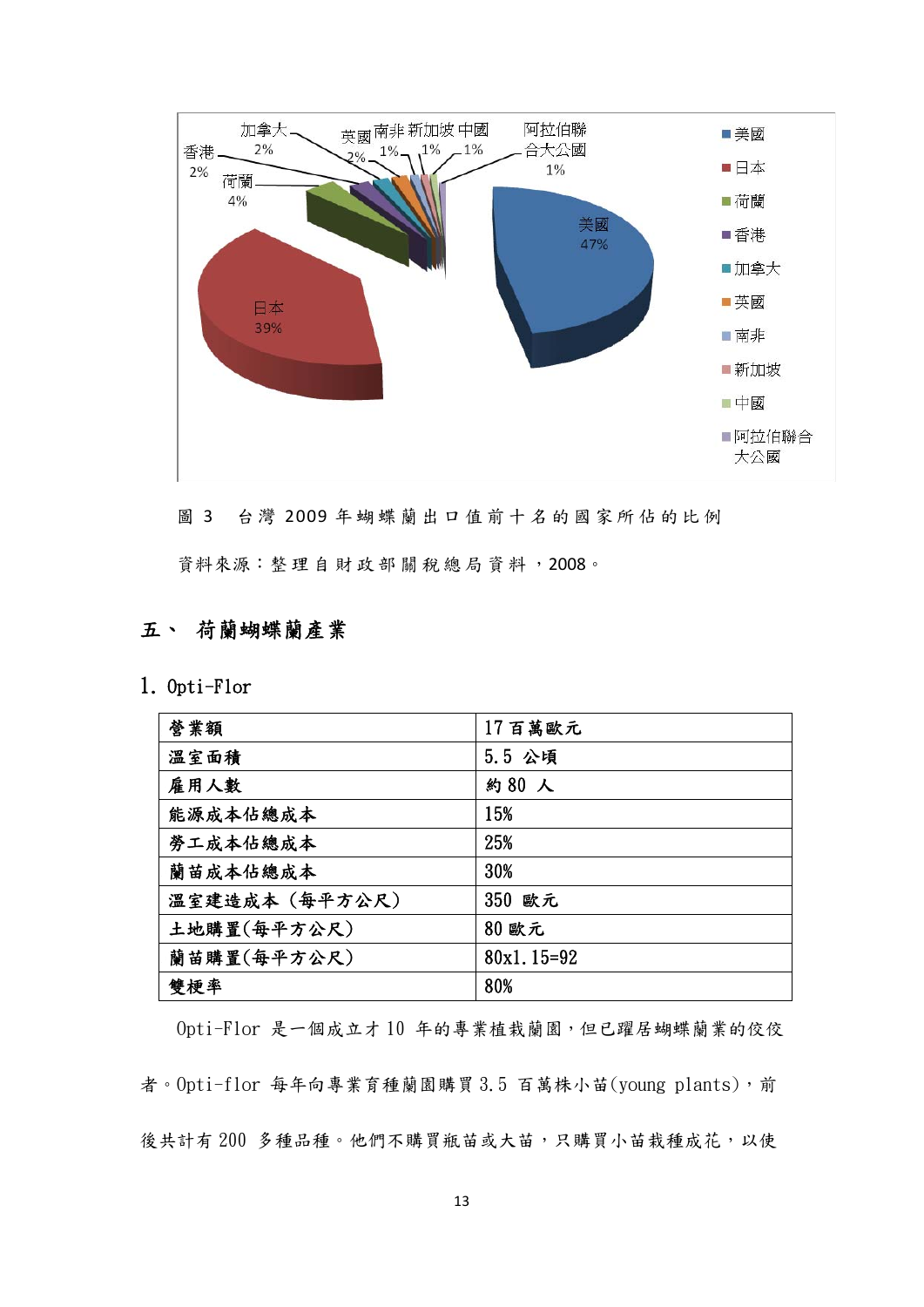生產管理簡單並儘量發揮經濟規模的效益。Opti-flor 小苗的主要來源為:

Young Plants purchased: 60% from Floracultra

30% from Anthua

10% from others

0% from Taiwan

為了分散風險和增加多樣性,Opti-flor 去年訪臺參訪各蘭園,挑選了約 30 幾 種臺灣培育的品種樣品,先在其試驗溫室試栽種約 18 個月 (如下圖), 觀察其是 否有病毒、雙梗(影響拍賣價格)、生長週期是否太長(影響栽種成本)、花色樣式 是否受市場歡迎等,看其結果如何再決定是否下正式大單。Opti-flor 向 Floracultra 和 Anthua 買的新品種樣品,也是在這間試驗溫室試種。這間試驗 溫室蓋在辦公區上方,不影響生產區溫室的空間和陽光。

Opti-flor 向 Floracultra 和 Anthua 買的新品種樣品時,會向 Floracultra 和 Anthua 要求出貨時做病毒檢測,但貨到時不會自己再做一次, 這是為了節省成本,並由於 Floracultra 和 Anthua 的良好商譽。然而,跟臺灣 購買培育的品種時,會要臺灣業者做一次病毒檢測,貨到時自己再花錢再做一 次,這樣增加了跟臺灣進貨的成本。儘管如此,跟 Floracultra 和 Anthua 買的 品種,病毒率約 1%,但臺灣的病毒率約 10%。在病毒防治上,臺灣還無法跟 Floracultra 和 Anthua 相提並論,但已有長足的進步。Floracultra 和 Anthua 繼續投入資源在零病毒的目標邁進,臺灣也必須快馬加鞭,以期早日並駕齊驅!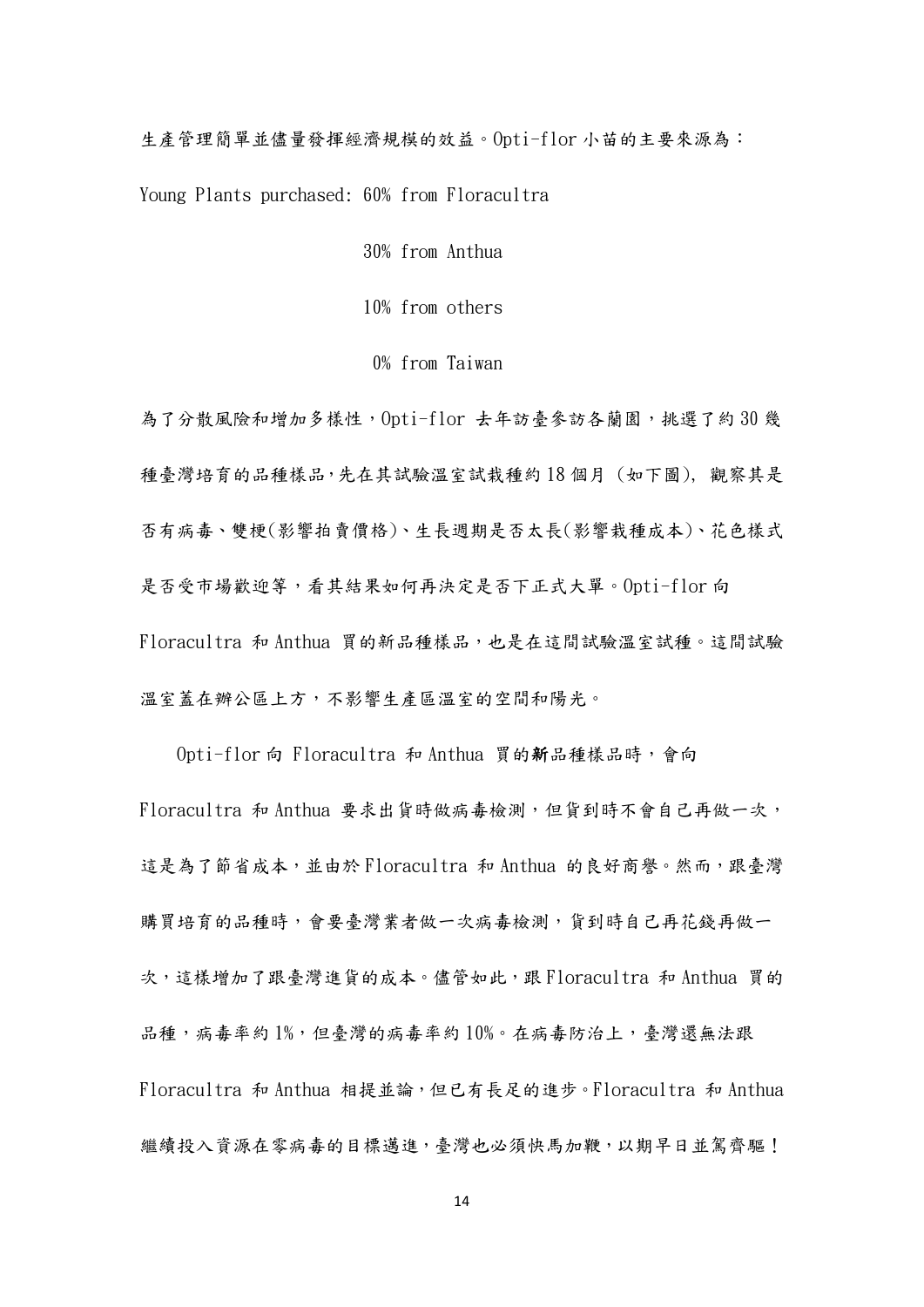

圖 : Opti-flor 的試驗溫室

目前,在歐洲市場上,單梗蝴蝶蘭批發價約 4~5 歐元,而雙梗蝴蝶蘭批發價 約 8~10 歐元。佔用了同樣的溫室空間和週期,接受了同等的人力和物料照顧後, 單梗的賣價硬是比雙梗的少一半。若一專業植栽蘭園買的苗,開的全是單梗,那 他可能要虧大錢了!這是歐洲專業植栽蘭園不願意跟臺灣進貨的另一重大原 因,因為臺灣培育的品種大概8成以上是單梗。因此,臺灣另一個必須快馬加鞭, 以期早日並駕齊驅的目標是:提高雙梗率!

降低病毒率是為了巨額溫室投資的安全,提高雙梗率則是為了市場賣相。 Opti-flor 表示,若有病毒,就算品種再新奇,花色再漂亮,他也不會購買。他 不願讓巨額溫室投資陷入被病毒或其他病害感染的風險。也因此,外來的溫室參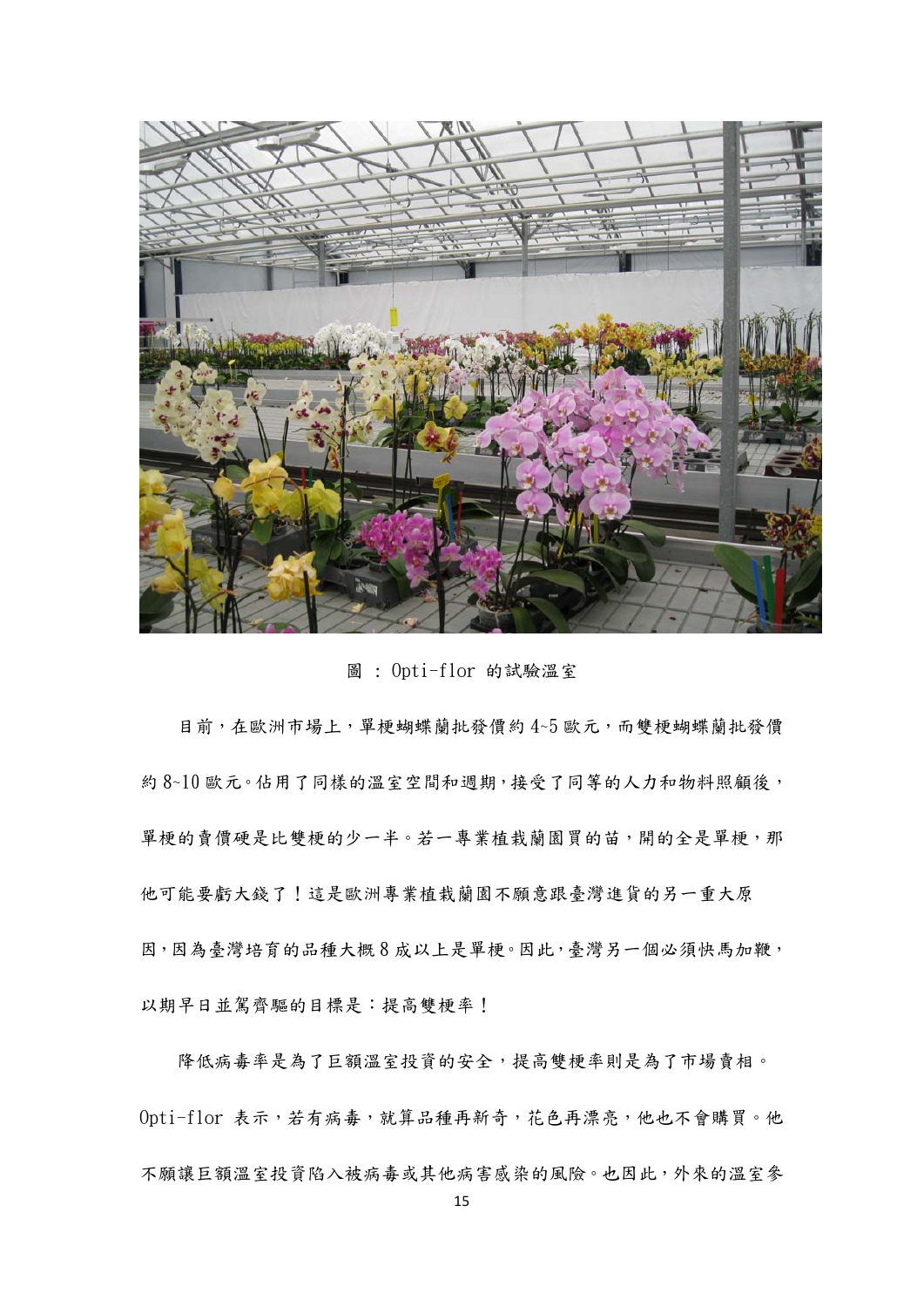觀者必須穿防護衣,而每位員工上工前必須用酒精洗手。

除了 Opti-flor,我們也訪問了荷蘭另一家專業植栽蘭園, HAZEU。HAZEU 的經營模式、蘭苗來源與比例、成本結構,跟 Opti-flor 類似,但規模小一點。 面對為何不跟臺灣買蘭苗,理由也跟 Opti-flor 的類似:臺灣買蘭苗跟

Floracultra 和 Anthua 的價格沒有差太多,品質卻差很多。

品質上的問題有:

a. 過多細菌感染;

b. 水草介質增加轉換成本;

c. 農藥使用過度和殘留;

d. 臺灣病毒檢測防治只做部份不夠全面,以致於有許多漏網之魚,使得

病毒感染率高;

e. 臺灣不能提供雙梗苗。

荷蘭的專業植栽蘭園跟臺灣蘭園還有一點極大的不同,即他們只有價格的問 題,沒有通路的問題。他們的成花幾乎都送到 FloraHolland 拍賣市場,不需要 花資源和人力在國際行銷上,只專注在生產上!下圖為 Opti-flor 打包好的蝴 蝶蘭盆花,即將運送到 FloraHolland 拍賣市場議價出售。在 FloraHolland 拍 賣市場,鮮花約9成是以拍賣鐘拍賣交易;但盆花因保鮮期限比較長,可以花時 間議價,故盆花約只 50% 是以拍賣鐘拍賣交易,另外 50% 是以議價交易。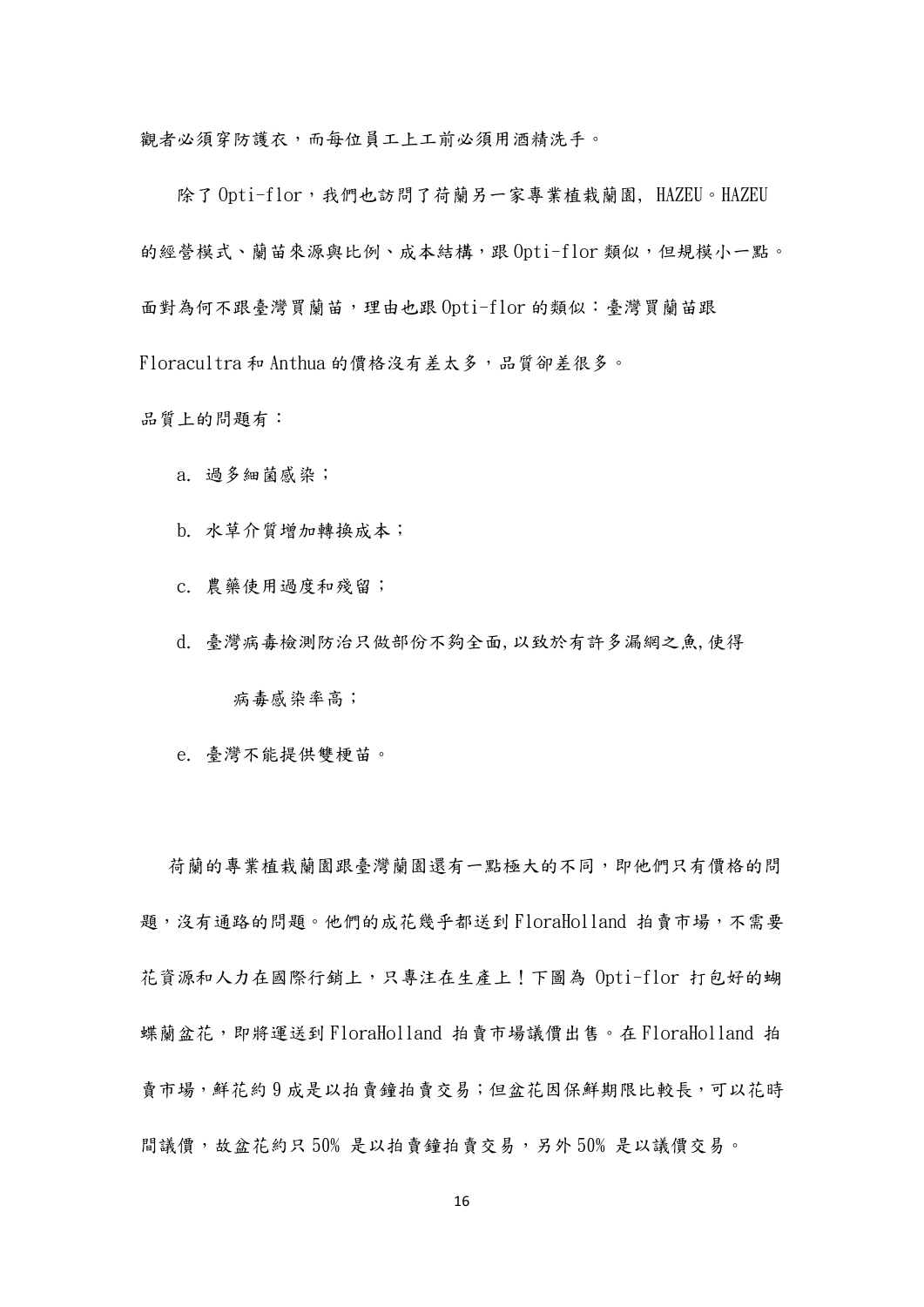但是,其產品必須要先得到品質認證,達到拍賣市場起碼的品質標準,才能 在 FloraHolland 拍賣市場上交易。此國家認證由發出,但臺灣尚未建立此種認 證制度!



而荷蘭的專業植栽蘭園除了賣花之外,也是 FloraHolland 的股東,多一份收 入。

2. Anthura (市占率 25%)

Anthura 在德國有 15 公頃蝴蝶蘭溫室, 0.5 公頃育種(breeding)溫室, 0.2 公頃測試溫室。在荷蘭則蓋有 0.1 公頃蝴蝶蘭樣品展示溫室。 Anthrua 之所以 會將生產基地建立在德國是出於意外, 因為那時他們那時併購的一家德國公司 擁有一塊小蘭園, 他們順勢利導地發展成蝴蝶蘭上遊產業的第二把交椅, 僅次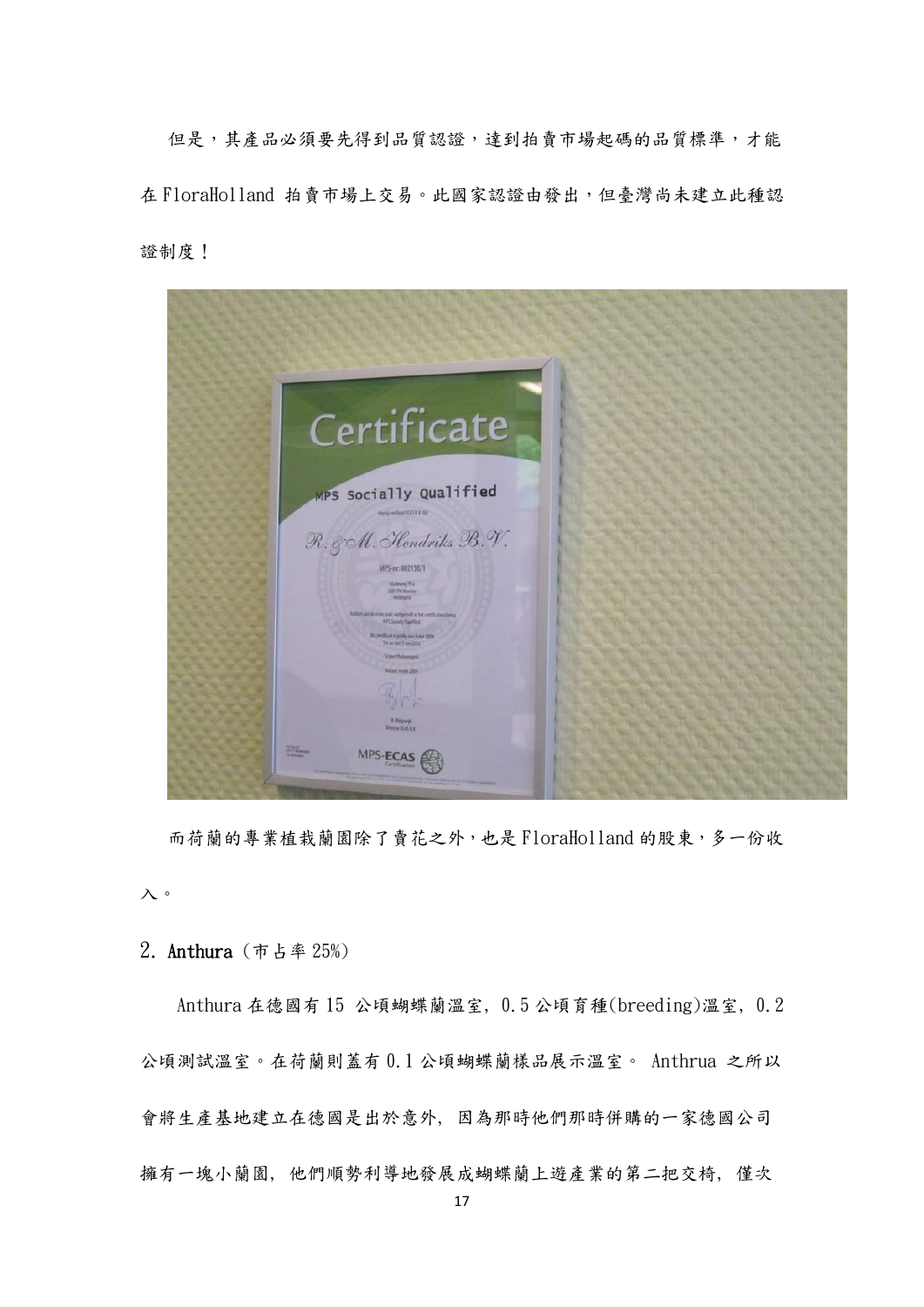於 Floriculture (市占率略低於 50%)。在德國, 約有 50 家小蘭園, 荷蘭約有 60 家較大蘭園。Anthura 為了荷蘭市場, 故也在荷蘭則蓋有 0.1 公頃蝴蝶蘭樣 品展示溫室, 方便荷蘭蘭園業者參觀選購, 讓他們親眼看到 Anthrua 在德國培 育出的品種, 在荷蘭的土地上用荷蘭標準溫室栽培出來的實際品質。此外, 他們 也派駐專人行銷接單, 並像 Floriculture 一樣隨時提供荷蘭蘭園客戶技術支 援的售後服務, 一有問題可以隨 call 隨到! 蘭園客戶在參觀樣品展示溫室後, 先選購少量有興趣的品種, 回到自家測試溫室 (可以設在樓上以節省溫室空間) 試種觀查約 1 年到 18 個月, 若滿意,才下大單; 所以, Anthrua 必須至少二年 多前預測估算他的蘭園客戶需要的品種及其數量而預先生產相應的蘭苗。而下游 蘭園需至少一年多前預測估算他的消費者需求而決定採購的品種及其數量。

另外, Anthrua 除了提供售後技術服務, 也向蘭園客戶保證其產品最低 80% virus-free, 出貨前蘭園客戶會要求先做病毒檢測; 由於長久關係和信任, 貨 到時蘭園客戶就不會自行做一次病毒檢測以省成本。事實上,其蘭園客戶曾在之 前第一次進貨時,自行再做病毒檢測;之後,就發覺沒必要。但是, 由於不信任 和記錄不佳, 他們跟臺灣訂貨時會花錢自行再做一次病毒檢測(由荷蘭政府機構 Naktuinbow 負責)。臺灣近來已在病毒防治上大幅進步, 以至於 Anthrua 視臺 灣業者為一未來重要的威脅! 但臺灣業者必須在病毒防治上更努力精進, 因為 Floriculture and Anthrua 繼續花資源在 100% virus-free 的努力上。

北歐陽光少、窗戶小,適合小型盆栽和喜好較強烈的花色;南歐陽光多、窗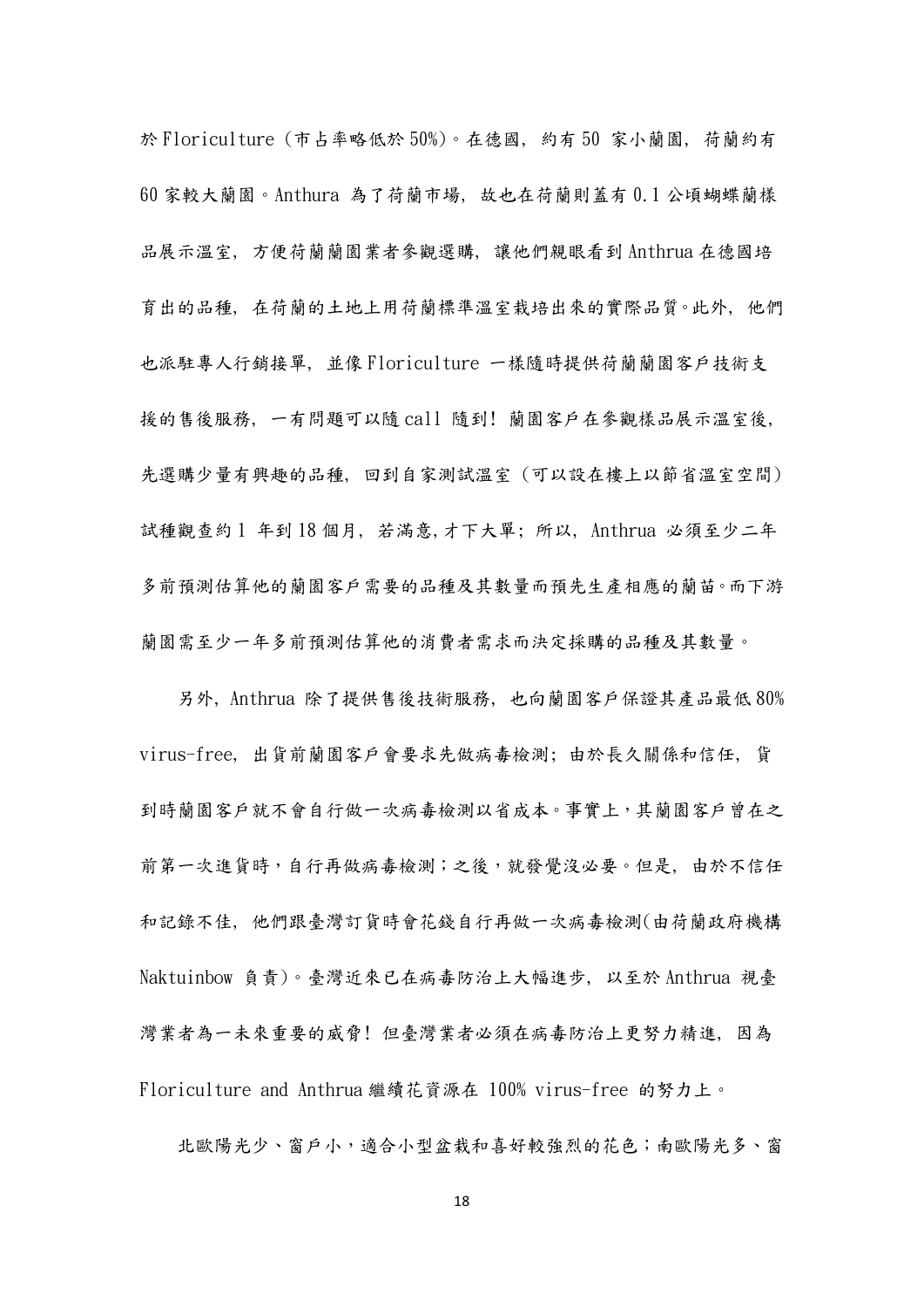戶大,適合大型盆栽和喜好較輕柔的花色;而中歐則置之其中。由於蝴蝶蘭的主 要市場是在荷蘭、德國、法國等中部歐洲國家,故 Anthrua 計劃主打中型花市場。 畢竟,增加品種多樣性雖有助開發不同市場,但也增加育種成本。這給臺灣一些 機會,即用品種多樣性進軍小眾市場。

芊卉是臺灣少數將外銷主力放在歐洲的業者。但芊卉所引進荷蘭的臺灣品 種,以小型花為主,目標北歐市場,而非主流中歐市場;如此,不與荷蘭的主流 業者直接競爭。然而,荷蘭一當地業者 JongGoed 以當地消費者的眼光認為,芊 卉所引進荷蘭的臺灣品種,對歐洲主要消費者少有吸引力。臺灣業者如要開拓歐 洲市場,必須以歐洲的思維來思維。要做國際生意就不能以臺灣看天下;最好能 把生產者的興趣放在第二,以預測消費者的喜好來育種。

譬如,捷安特占荷蘭腳踏車市場前三大品牌,可是荷蘭人騎的腳踏車跟臺灣 街上看到的腳踏車外型上非常不同。如果捷安特只是把在臺灣受歡迎的機種直接 出口到荷蘭,不符合當地消費者的喜好和需求的產品,可想而知結果將如何! 而 臺灣蝴蝶蘭業者在歐洲市場的主要策略和主要挫敗即在此。歐洲雖然是全球蝴蝶 蘭最大的市場,臺灣蝴蝶蘭業者從未深耕此塊市場!

不同的是, 捷安特到荷蘭設廠和行銷辦公室,大概也找當地人協助設計和行 銷。捷安特的成功例子可以做為臺灣蝴蝶蘭業者的參考,我建議臺灣蝴蝶蘭業者 學習 Zespri and Greenary 的模式,集資成立專業行銷管理公司, 依各蘭園業 者的產地和規模認股成為這家行銷管理公司的股東, 這家公司 100% 為蘭園業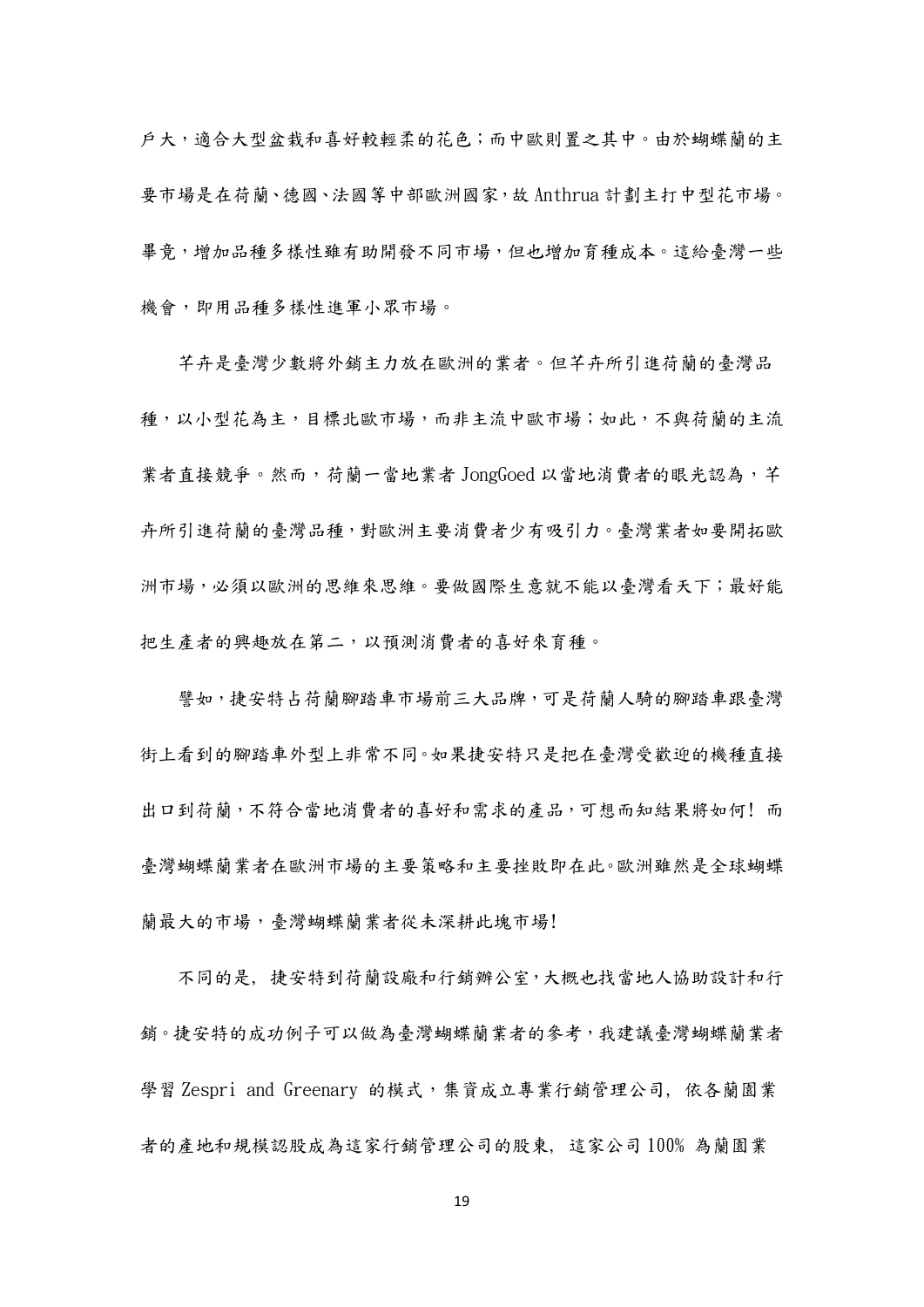者所有, 專業行銷管理階層不能擁有股份只能分紅! 大家團結的目的是為了克 服各別蘭園經濟規模太小的限制,畢竟各別蘭園要獨自到荷蘭設溫室和投資行銷 成本太大、風險也太大。

#### 3. 美國市場前景的疑慮

如圖 3,目前台灣蝴蝶蘭的 47% 出口至美國和 39% 至日本,只約 10% 出 口至歐洲。其中美國市場佔約台灣蝴蝶蘭出口的一半市場。如果這半壁江山受到 危害,台灣蝴蝶蘭產業將如何站立的住?

眾所周知,FloriCultura 正於 2010 年在美國加州建立荷蘭規格的先進溫 室,並且蝴蝶蘭小苗 (young plant)運到美國的價格就跟其在荷蘭的出貨價一樣, 一株小苗 1.15 歐元。這表示台灣蝴蝶蘭苗在美國市場,並不比 FloriCultura 的蘭苗更有價格競爭力。首先從阿姆斯特丹距舊金山的航程比從臺灣距舊金山的 航程短約 3 成,這表示僅管的蘭苗有可以攜帶介質輸美的優勢,FloriCultura 依其優異的技術,蘭苗的耗損率未必會比臺灣高。另一方面,台灣蝴蝶蘭業者在 美國投資的溫室主要採用台灣規格的溫室,沒有荷蘭規格的溫室穩定有效率。再 說,這二國的溫室都蓋在美國,用美國的土地和人工,這意謂著台灣的成本優勢 被大幅淡化。除了用先進溫室在美國直接生產外,FloriCultura 在行銷上跟美國 蝴蝶蘭最大通路商 Matsui Nursery 合作,反而,台灣業者的行銷多半單打獨鬥, 意謂著臺灣在品質管控和行銷的劣勢卻持續。

在降低病毒率和提高雙梗率上,我們與來自於荷蘭的競爭對手,目前還有頗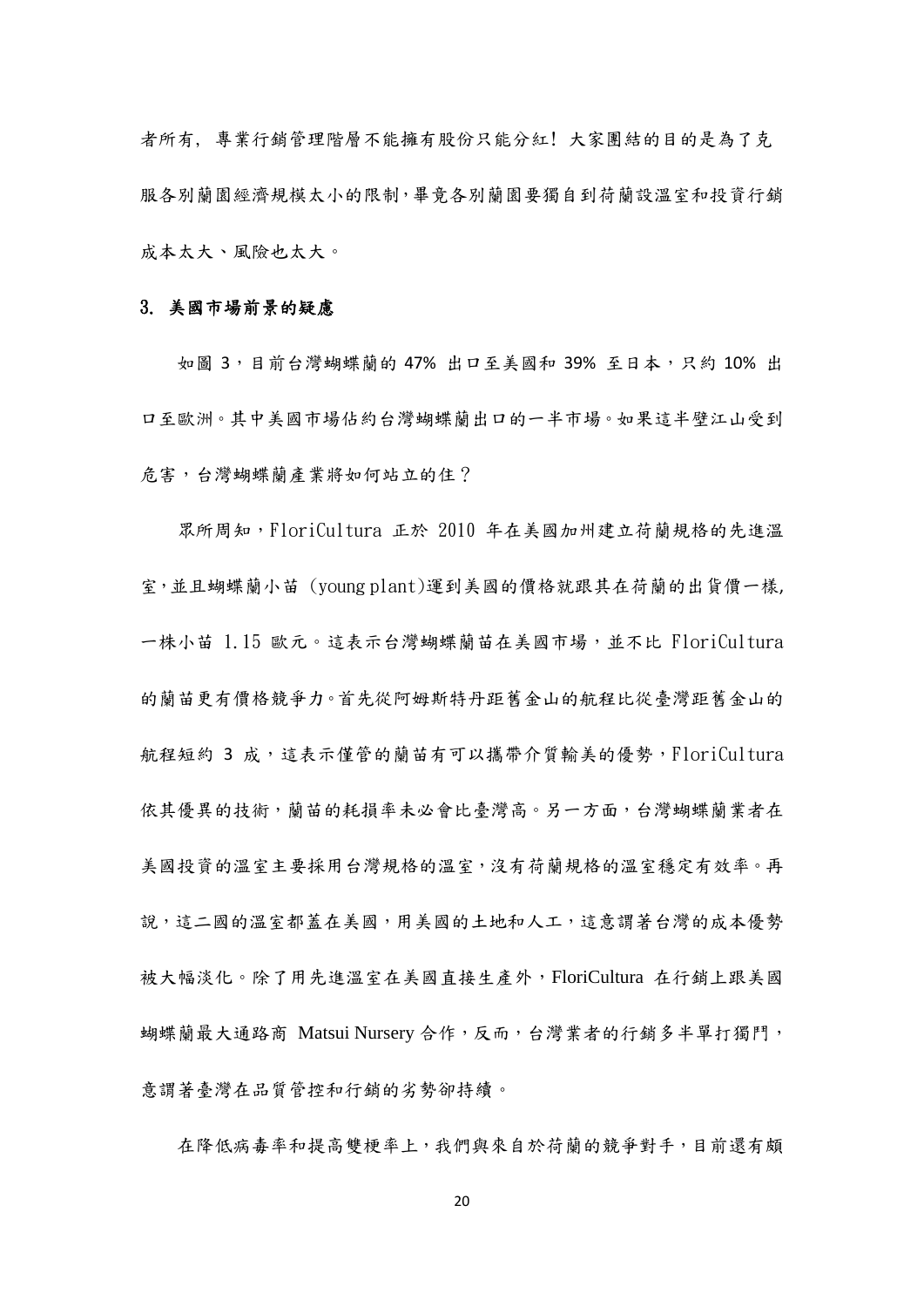大的差距!因此,荷蘭人不覺得臺灣業者在美國市場會是 FloriCultura 的對手。 的確,面對 2011 年後的美國市場,臺灣要用甚麼優勢與 FloriCultura 競爭?我 計書今年10月赴美參訪,希望能對此有更深入的瞭解!

#### 4. 對臺灣蝴蝶蘭產業建議

建議臺灣蝴蝶蘭業者到歐美等主要市場成立辦公室,有專業行銷人員,也提 供技術支援的售後服務,使當地客戶一有問題可以隨 call 隨到!在當地建立測 試溫室和成花樣品展示溫室;樣品展示溫室是為了方便當地客戶參觀選購,而測 試溫室則是看臺灣開發的品種在異地會不會水土不服。臺灣的蝴蝶蘭小苗 (young plant) 運到歐美後,跟 FloriCultura and Anthrua 的比起來,沒有明 顯的成本優勢;可是在提供售前(病毒和雙梗)和售後(技術支援)服務上,卻是有 極大的劣勢。最好,臺灣蘭花業者應在臺灣用臺灣規程溫室建立測試溫室,到歐 洲再用荷蘭規程溫室建立測試溫室;此外,再到主要市場成立辦公室和展示溫 室,提供行銷和售後技術服務!但是,誰有這樣的資源?因此,建議臺灣蘭花業 者整合資源,集資成立蝴蝶蘭生產合作社,如果有官方注資,官方也必須承諾經 營權也必需由業者主導。此生產合作社投資成立一專業行銷管理公司,這有點像 是蝴蝶蘭生產業者依溫室大小和營業額出資成立一蝴蝶蘭的「聯強國際」。「聯強 國際 | 是一整合通路,由專業經理人管理,但由生產合作社全資掌控;這些專業 經理人不可以是由任何一生產業者的妻子或兒子之類的來擔任,而且不可以擁有 生產合作社的任何股份,以免利益糾葛。生產合作社則另推薦各類專家進駐董監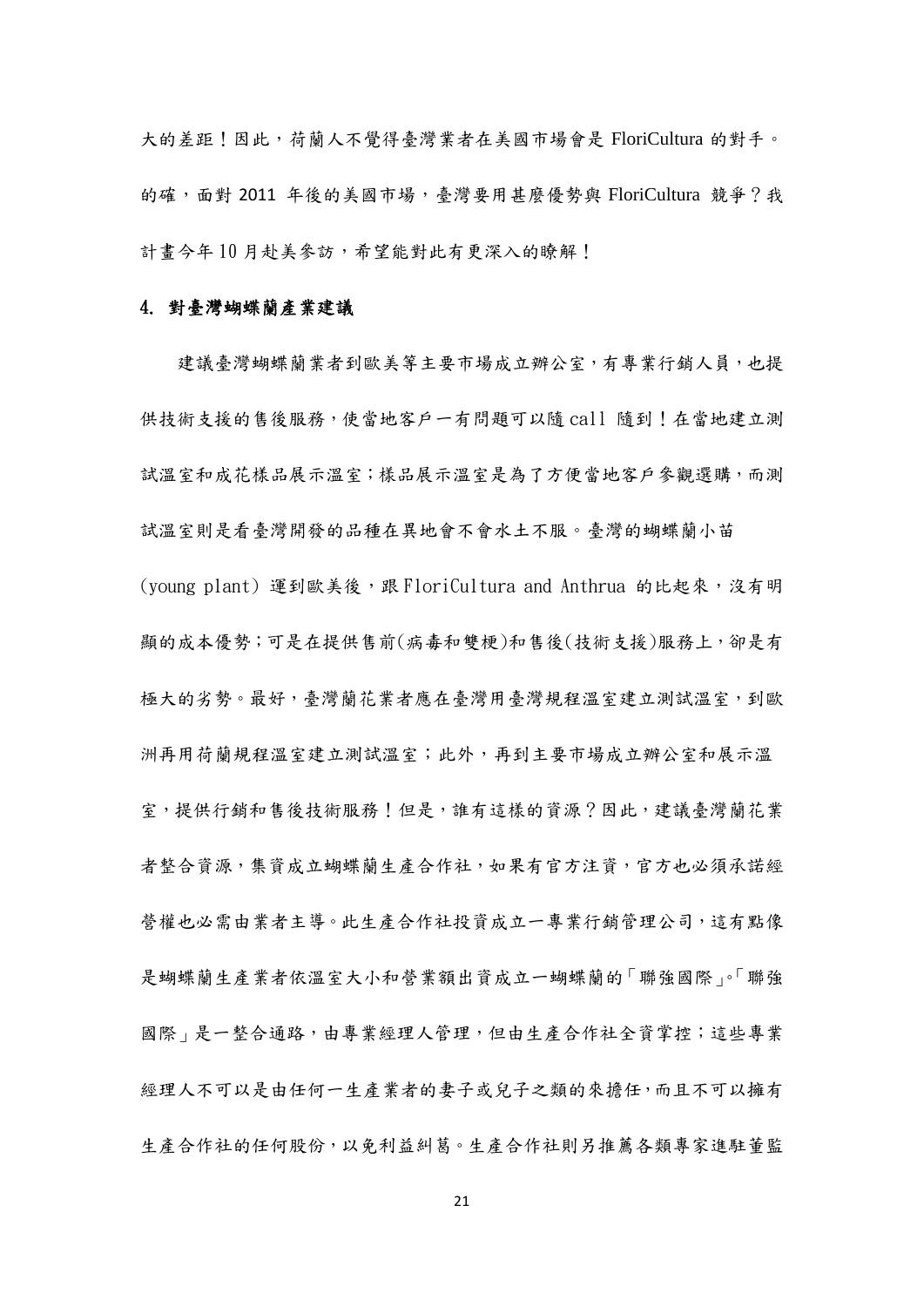事會,並承諾把所有外銷品種全部交給這家公司行銷。年終獲利由專業經理人和 生產合作社依協議分享,這使得此專業經理人為極大化自己的利益,會盡力幫這 家蝴蝶蘭的「聯強國際」增加銷售和減少成本。同時也只會專注這家公司的集體 利益(也就是自己的直接利益),沒理由、動機去偏袒某蘭花業者而傷害了這家公 司的集體利益(也就是自己的直接利益);也就是說,這家公司會對各產品供應商 一視同仁。

 分給生產合作社的年終獲利依股份分配給各蘭花業者。所以,各蘭花業者有 二個收入來源,一方面各家業者在此整合通路上「兄弟登山,各自努力!」,誰 的產品受國際買家青睞,誰的生產管理好,誰就多賺錢。在這方面,各家業者是 純粹的競爭!但另一方面,因生產合作社的年終獲利會依股份分配給各蘭花業 者,所以,一家業者為自己賺錢的同時也為其他業者賺錢。在這方面,各家業者 是純粹的合作!這種既競爭又合作的產銷機制是荷蘭 FloraHolland (世界最大 花卉拍賣公司,由荷蘭花卉生產者 100%擁有) 和 Greenary (荷蘭最大蔬果行銷 公司,由荷蘭蔬果生產者 100%擁有) 和 Zespri (紐西蘭奇異果行銷公司, 官股 過半,但官股把主導權讓給奇異果生產者)。Zespri 的合諧共生的產銷機制見附 錄!這三家公司的生產業者必需生產符合其專業行銷管理公司的高標準,並承諾 把幾乎所有生產交由其銷售。各蘭花業者則藉著此整合通路,整合國際行銷資 源,而把寶貴的資源專注在生產上。

荷蘭的蝴蝶蘭業已高度分工,跟臺灣的半導體業極相似。荷蘭的

22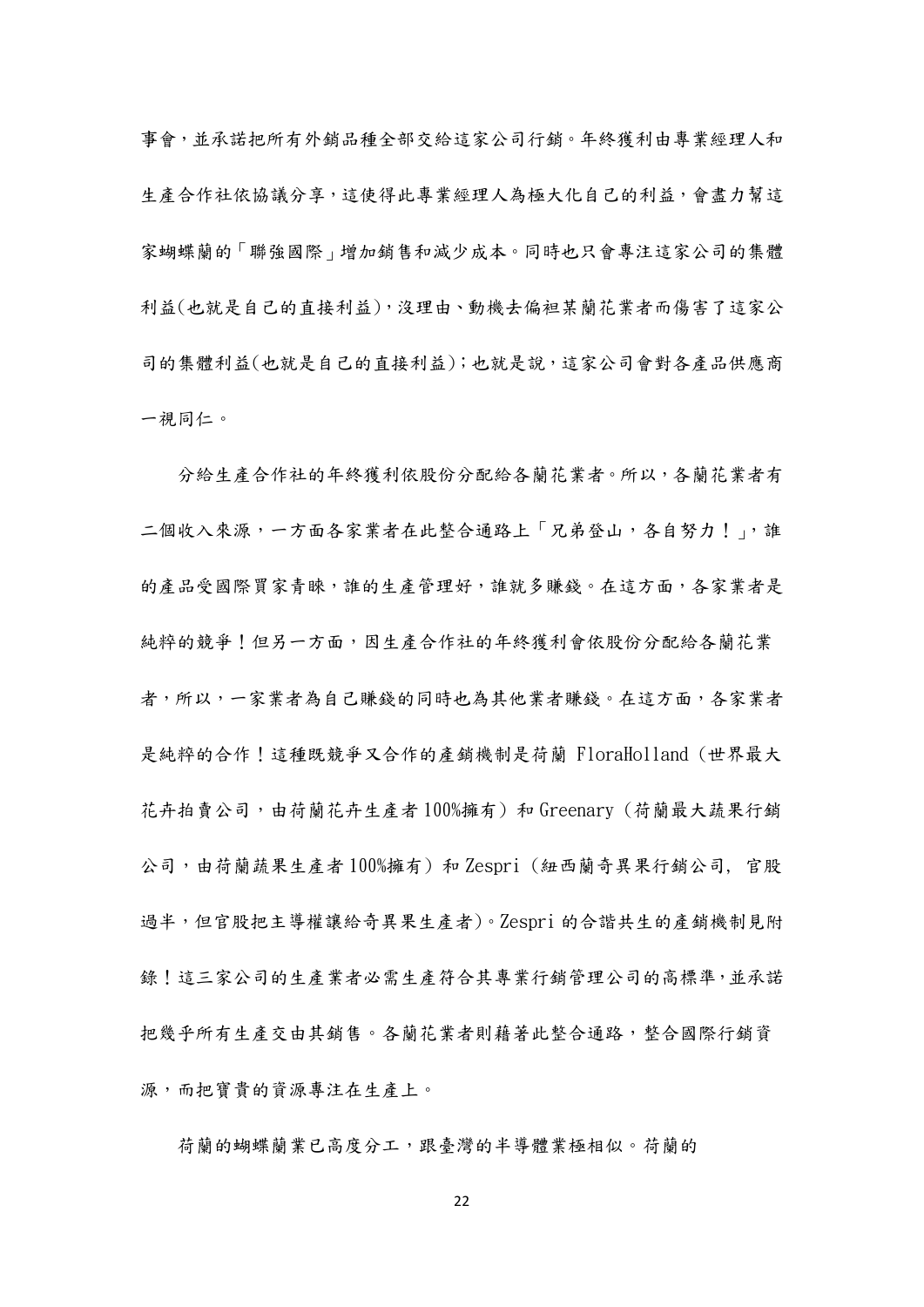Floricultura (很像臺積電,占蝴蝶蘭苗近 5 成市場),Anthrua (很像聯電, 占蝴蝶蘭苗約 2 成 5 市場);這二大育種業者支援提供無病毒和雙梗的質優蘭苗 (只有小苗)給荷蘭近 60 家專業蘭園和德國近 50 家專業蘭園,栽種成花後出售。 也就是說,這百家專業蘭園不做育種,也不買賣瓶苗、大苗,把所有生產資源(溫 室)投入小苗,專注生產本業,像鴻海、廣達一樣,而行銷又交給 FloraHolland; 這使得經濟規模的利益被極大化。但臺灣的數百家業者,幾乎從育種、瓶苗、 小苗、中苗、大苗、各級行銷,一條龍全都做;生產資源和行銷資源被這 5 類 製程分散!譬如,Optiflor 有 5.5 公頃溫室,全投入小苗栽種成花後出售。 而一條龍全都做的臺灣業者,就算有6公頃溫室,能投入小苗栽種成花後出售 的溫室,可能不到 2 溫室。經濟規模的差異和管理多樣性造成的複雜化,使得 荷蘭的人工、土地、和溫室成本比臺灣昂貴許多,臺灣卻沒有多少成本優勢。 因此,建議政府導引臺灣的蝴蝶蘭業,以荷蘭的蝴蝶蘭業為模範,進入專業分 工時代。荷蘭有二大育種業者,與約 60 家專業植栽蘭園相互分工扶持。然而全 球市佔率和產值比荷蘭小許多的臺灣,有約 400 多家育種、植栽一手包的業者, 彼此相互分工扶持的關係少,競爭猜忌的時候多。國際競爭越激烈,臺灣的蝴 蝶蘭業應該是朝「大者愈大,小者消失」的趨勢前進。

臺灣的蝴蝶蘭業想在美國和歐洲市場開疆擴土,必需在降低病毒率和提高雙 梗率上與荷蘭同行並駕齊驅。蝴蝶蘭病毒大概在三種情況下容易顯示出病癥: 一是在 CYMMV and ORSV 這二種病毒複合感染時; 一是在惡烈極端的環境下,